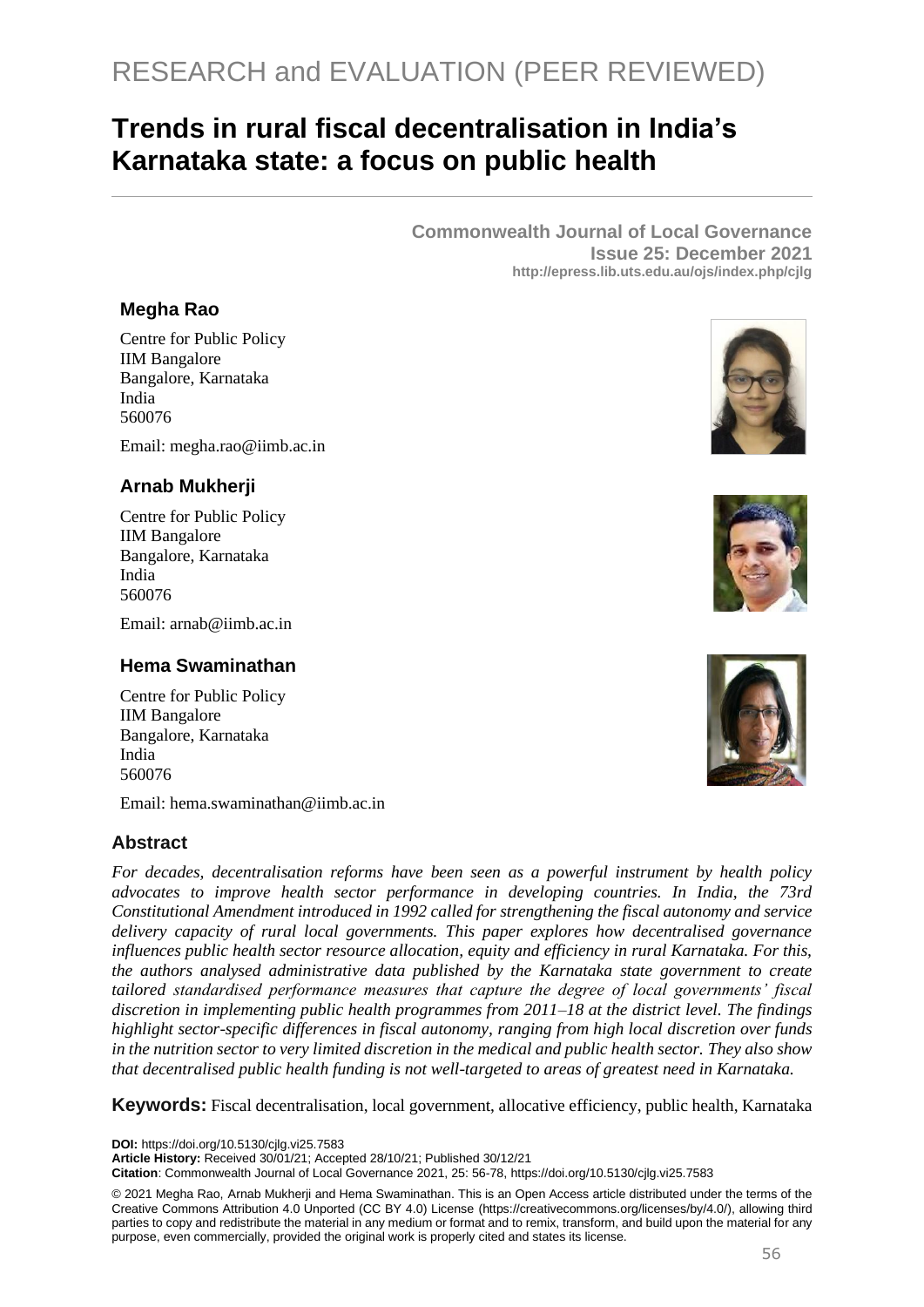#### **Introduction**

While motivations for fiscal decentralisation $<sup>1</sup>$  have been diverse, strengthened governance through</sup> increased accountability lies at the heart of its promise as an instrument for improving government performance (Mitchell and Bossert 2010). However, in many countries this promise has yet to be realised, with abundant evidence of both poor control of finances at the level of sub-national governments and fragmented implementation of the decentralisation agenda (Jha 2002; Oommen 2006; Babu 2009; Rao et al. 2011). With some ambiguities in fiscal decentralisation theory, and diverse experiences in its practice, there appears to be little consensus on either strategic sequencing<sup>2</sup> of this agenda or guidance on a comprehensive pathway towards implementation (Yilmaz et al. 2010).

This paper aims to explore fiscal decentralisation in rural public healthcare in the Indian state of Karnataka, one that has been at the forefront of that process. While fiscal decentralisation research has generated a considerable body of literature, most of it is very general. It rarely considers sector-specific differences (Arends 2017). In India, given that all levels of government – union (ie federal), state and local – are involved in providing public health services, it is crucial to understand fiscal decentralisation within this sector in greater detail, and to evaluate the extent of involvement and authority of rural local bodies. In addition to this, decentralisation has been endorsed as one of the key means of improving health sector performance and promoting socio-economic development (World Bank 1993; Bossert 1998; Khaleghian and Gupta 2005; Mitchell and Bossert 2010). From a public-choice perspective, decentralisation is expected to play an instrumental role in ensuring that public sector allocations to local governments for health reflect high responsiveness to local priorities and sectoral responsibilities (Schwartz et al. 2002; Mitchell and Bossert 2010).

Decentralisation reforms in India (covered by the  $73<sup>rd</sup>$  and  $74<sup>th</sup>$  Constitutional Amendments) were introduced in 1992 to empower local governments to *"prepare plans for economic development and social justice"* as part of their mandate as institutions of self-governance (Articles 243G, 243W and 243ZD, Indian Constitution). Thus, fiscal decentralisation is now meant to play an integral role in governance (Oommen 2006). However, very few states have taken a proactive stance on this and the literature on fiscal decentralisation at the sub-state level is rather sparse, due to either unreliability or unavailability of data (Rao et al. 2004).

In Karnataka, state authorities have tried to ensure greater transparency in devolving funds to local governments than many other states, by maintaining a separate 'District Budget'. This lists the share of expenditure allocations given to rural local governments for the implementation of devolved schemes

<sup>&</sup>lt;sup>1</sup> In this article, the term fiscal decentralisation also refers to fiscal devolution – ie the transfer of financial resources to democratically elected lower-level authorities, which in Karnataka's case is the local government. Hence, both terms are used synonymously throughout the article.

<sup>&</sup>lt;sup>2</sup> Sequencing refers to a set of necessary prerequisites to achieve a sustainable decentralisation strategy (Bahl and Martinez-Vazquez 2013).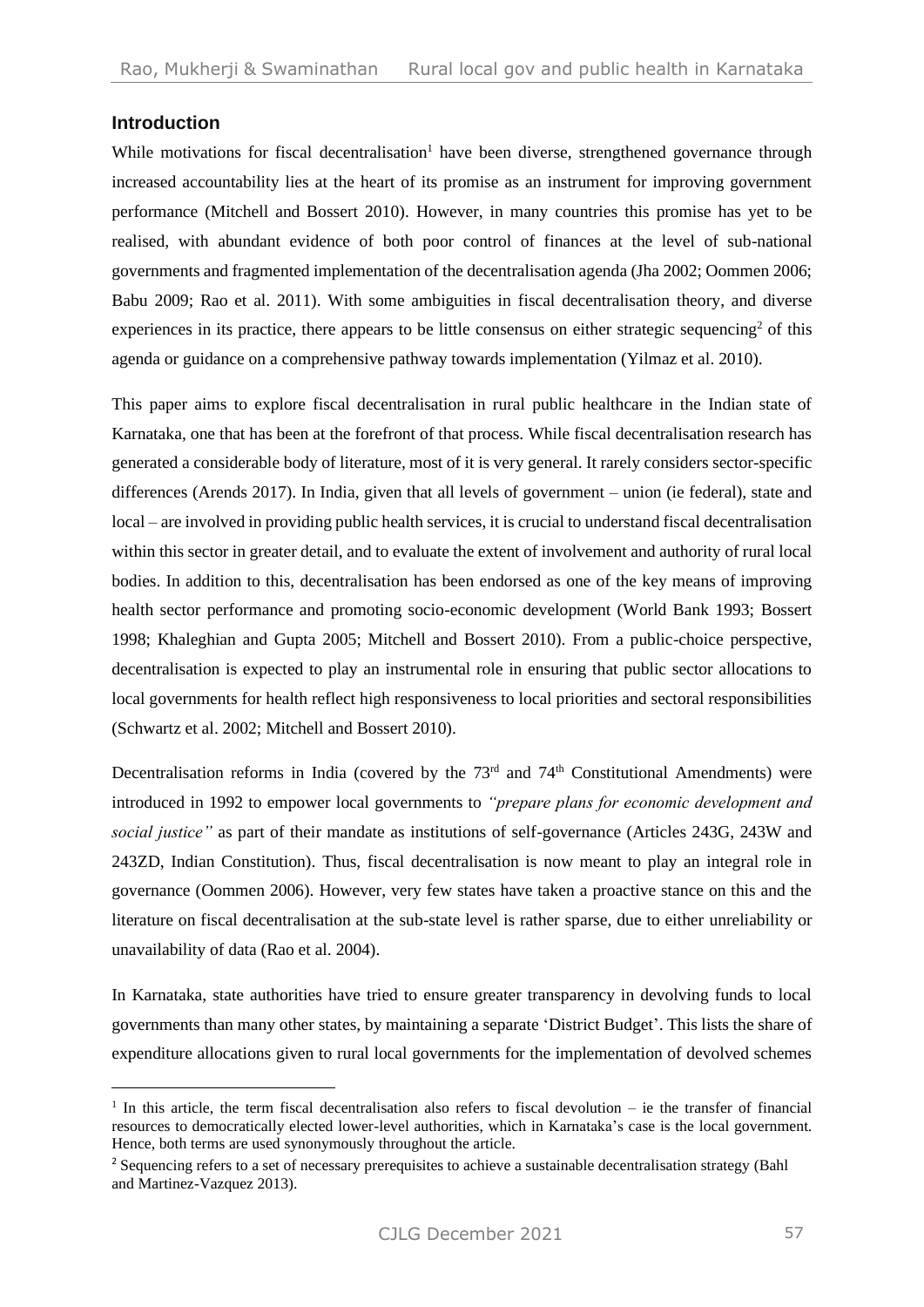across all districts. The authors use the administrative data from these budgets to create new empirical measures that capture standard theoretical constructs to measure the extent of rural fiscal decentralisation in the public health sector within the state of Karnataka. Using this, the paper assesses the funding and financing sources for public health in Karnataka at the district level.

The main objectives of this assessment are as follows:

i) to identify the strengths and shortcomings of the prevailing local governance system in meeting its public health commitments, through an in-depth analysis of the composition of and trends in rural fiscal decentralisation over a period of eight years (2011–2018);

ii) to examine the allocative efficiency<sup>3</sup> associated with decentralised funds within the public health sector in the sense of meeting community needs at the district level (combining the allocations to village, sub-district and district local governments – see below); and

iii) to highlight the actual extent of decentralisation by comparing the fiscal and functional authority of local governments for various areas of public health responsibility.

This study does not presume decentralisation to be inherently 'good' or 'bad'; rather it accepts decentralisation as a phenomenon and attempts to identify its strengths and weaknesses (Rao et al. 2004).

## **Fiscal decentralisation overview: India and Karnataka**

A growing number of countries worldwide have undertaken ambitious fiscal decentralisation programmes, aiming to tackle inefficient and ineffective governance, macroeconomic instability and inadequate growth (Bird and Vaillancourt 1998; De Mello 2000). These programmes consist of reassigning expenditure functions and devolving revenue sources to sub-national governments (states/districts/municipalities). The main argument in favour of fiscal decentralisation is that it allows more efficient allocation of public resources, because sub-national governments can tailor policies to local preferences since they have a better insight into the needs and demands of local citizens (Tiebout 1956; Oates 1972).

Until 1992, India had evolved as a two-tiered federal structure with powers and functions demarcated between the union (ie the federal government) and the states. The constitution assigns certain subjects either to the union list (on which parliament is empowered to make laws), the state list (state legislatures can make laws), or the concurrent list (matters under the jurisdiction of both). The union list includes areas such as foreign affairs, defence, railways and stock markets. The states are responsible for public

<sup>&</sup>lt;sup>3</sup> Allocative efficiency refers to a system of allocating funds in a way that reflects the preferences and priorities of those to whom the funds are assigned.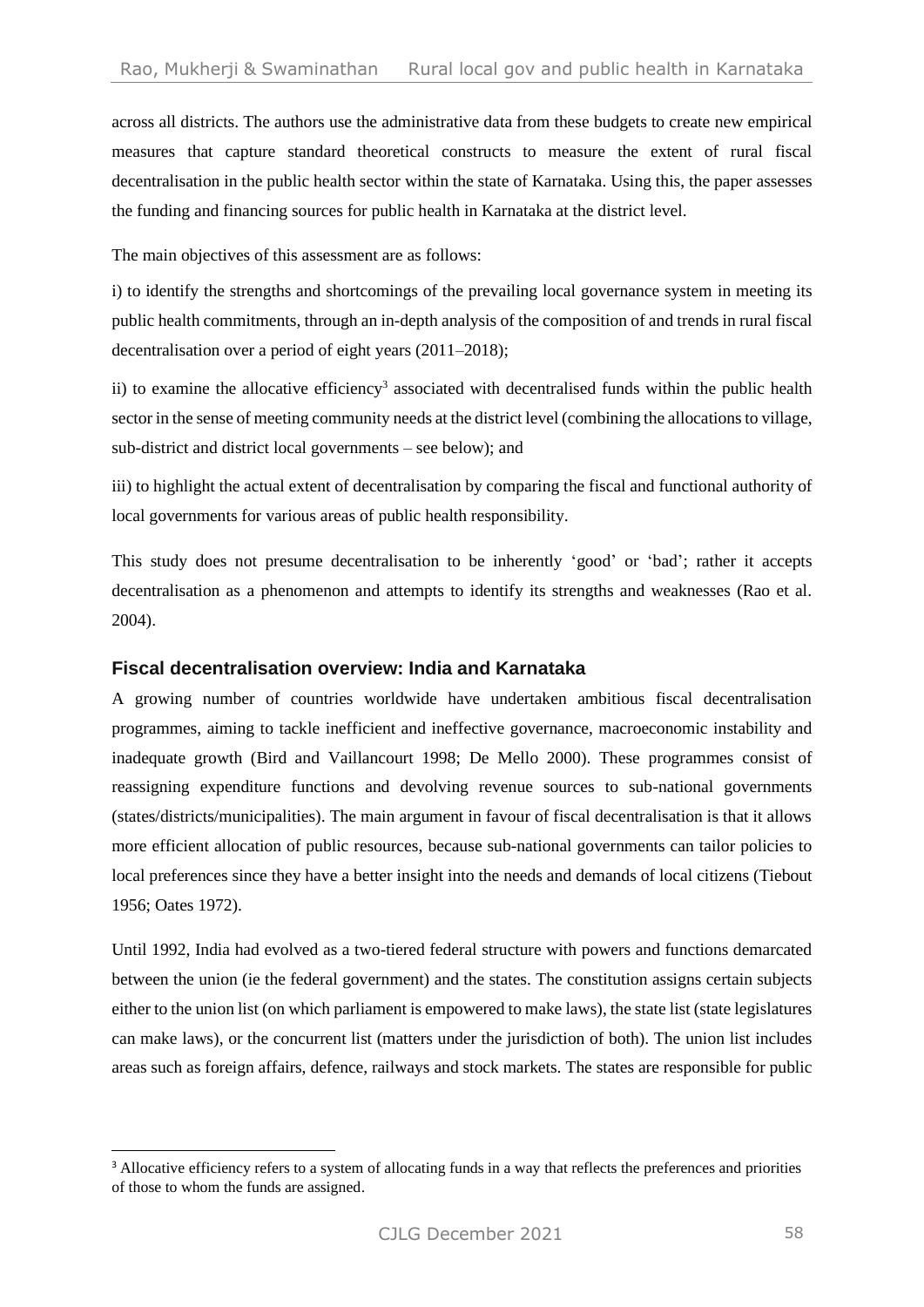order, policing, health, agriculture and many other items. The concurrent powers include education and economic planning (Hankla 2009).

Local government units already existed in both urban and rural areas, but basically acted as agencies of the state governments. However, they were accorded statutory recognition with the 73<sup>rd</sup> and 74<sup>th</sup> Constitutional Amendment in 1992. These required each state to pass legislation appointing local bodies and provided an illustrative list of functions and sources of finance. Each state government was required to appoint a State Finance Commission to assign taxes and fees to local governments and recommend systems of tax devolution and grants. Thus, the attempt to decentralise below the state level was initiated by the union government rather than the states. It is certainly true that some states – such as Karnataka – have either historically or more recently taken a proactive approach to decentralisation, but such initiatives were the exception rather than the norm (Rao 2001).

Karnataka has been a front-runner in decentralisation reform since 1983. The Karnataka Panchayat (local government) Act 1983 provided a model of decentralisation by establishing a two-tier structure of local government within the state (Rao et al. 2004). However, as this is now overlaid by the  $73<sup>rd</sup>$ Constitutional Amendment there currently exists a three-tier structure of rural local governments or bodies (Figure 1). *Panchayati raj institutions* (PRIs) consist of *zilla* (district), *taluk* (sub-district)*,* and *gram* (village)-level panchayats that are popularly elected every five years, with reserved seats for women and scheduled caste/scheduled tribe/other backward class representatives. The 73<sup>rd</sup> Amendment also mandates the formation of a State Finance Commission (SFC) and District Planning Committee (DPC) to ensure active sub-national decentralisation.

An important precondition for the efficient functioning of multi-level provision of public services is to have a proper system of fiscal assignment and intergovernmental transfers (Rao 2001). Under the 1992 Constitutional Amendments, states are required to transfer a list of functions relating to 29 work areas<sup>4</sup> to the PRIs (Article 243G, 11<sup>th</sup> schedule). Among the major states, Karnataka and Kerala have decentralised their local governance effectively by handing responsibility to PRIs for all 29 work areas not only through legislation, but also through actual implementation.

One of the cardinal rules of public finance is that allocation of funds and functionaries should follow functions (Oommen 2021). Although Karnataka and Kerala are admittedly advanced in terms of decentralisation, the quality of their fiscal decentralisation differs. Karnataka's is a 'top-down' process which adopts a scheme-based transfer of funds that completely neglects the gram panchayats. This is in sharp contrast to Kerala's 'big bang' approach that unbundles the 29 work areas and also devolves 35– 40% of state plan<sup>5</sup> funds to local governments (Oommen 2021). Evidence indicates that local bodies in

<sup>4</sup> Also known as "subjects" as per the Indian context

<sup>5</sup> Plan grants/funds include development and investment outlays for the various projects, programmes and flagship schemes of the government. Funds are spent on productive asset creation.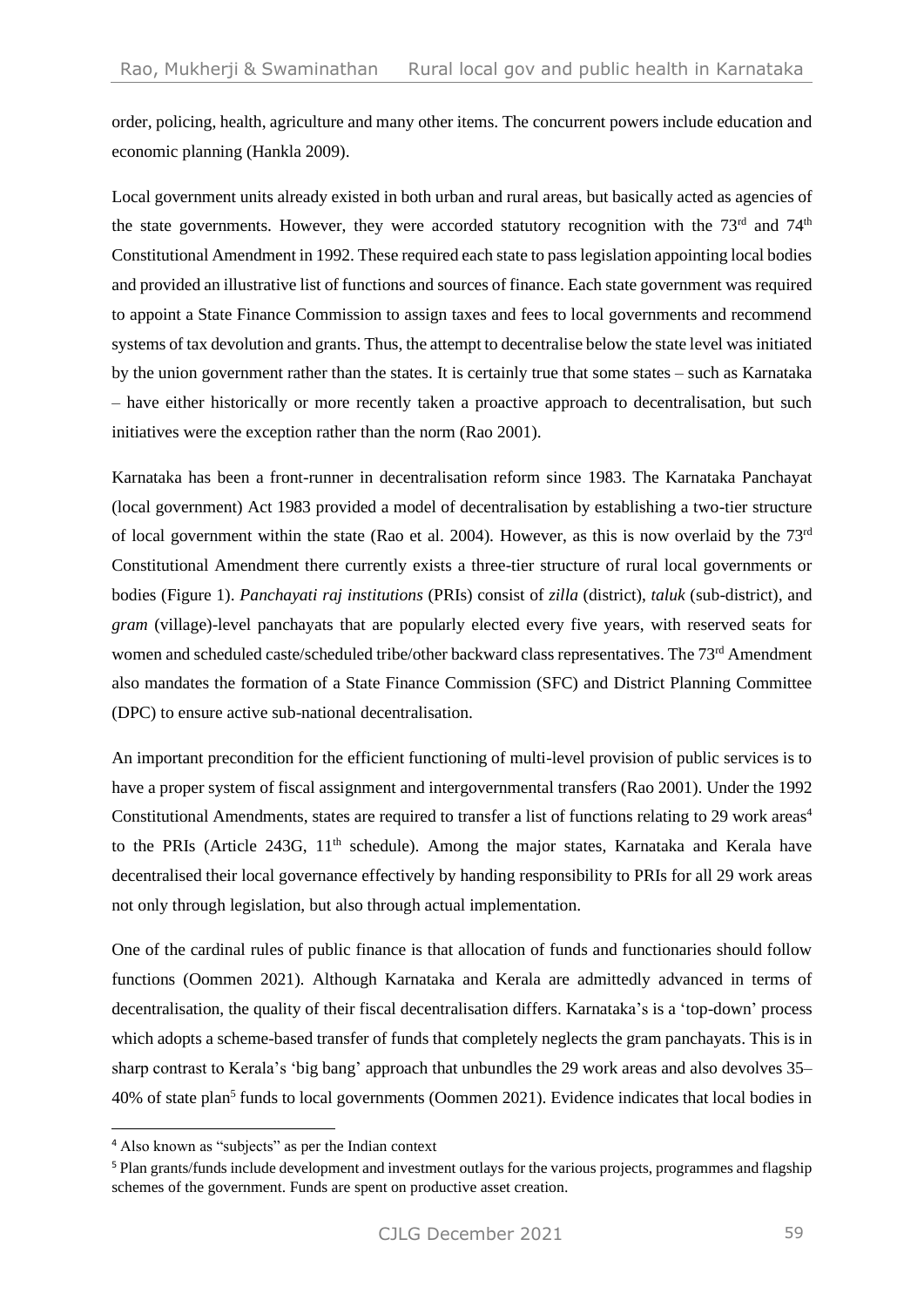Karnataka continue to suffer from inadequate power and limited resources in comparison to Kerala (Rao et al. 2004; Raghunandan et al. 2016). A recent assessment by Babu et al. (2018) concluded that in terms of fiscal autonomy, the situation in Karnataka can at best be described as 'partial decentralisation', with persistent problems relating to limited resources, weak accountability and lack of monitoring hampering the achievement of genuine autonomy in decentralised governance (Seshadri and Kothai 2019).



## *Figure 1: Structure of multi-level government in Karnataka*

\*In effect TPs have a supervisory role over GPs, and ZPs supervise both GPs and TPs.

#### Source: Rao (2001)

The PRIs across Karnataka are currently made up of 6,022 gram panchayats (GPs), 176 taluk panchayats (TPs) and 30 zilla panchayats (ZPs). To carry out their responsibilities they have two main types of revenue: own-source (local taxes and charges) and intergovernmental transfers. In Karnataka, only GPs have (minor) taxation powers. Intergovernmental transfers include distribution of resources from the union government and the states to all three tiers of local governments through plan grants and nonplan<sup>6</sup> grants, based on the state and union finance commissions' recommendations. The Karnataka state government does not share individual taxes with local bodies, except for the surcharge on stamp duty with TPs, which is an insignificant amount (Babu et al. 2018). Thus, transfers form the primary source of revenue for panchayats.

Fiscal decentralisation in Karnataka is characterised by transfers under numerous sectors and subsidiary 'schemes', with the involvement of multiple agencies and departments, which makes it challenging to track and estimate all the funds distributed to PRIs. Added to that are changes in budgetary and

<sup>6</sup> Non-plan grants/funds refer to outlays on routine functioning of the government e.g. loans, interest payments, subsidies, salary and pension payments, police, defence, expenditure on maintenance of assets or infrastructure, economic and social services, grants to states and union territories etc. It is spent on so-called unproductive areas and is obligatory in nature.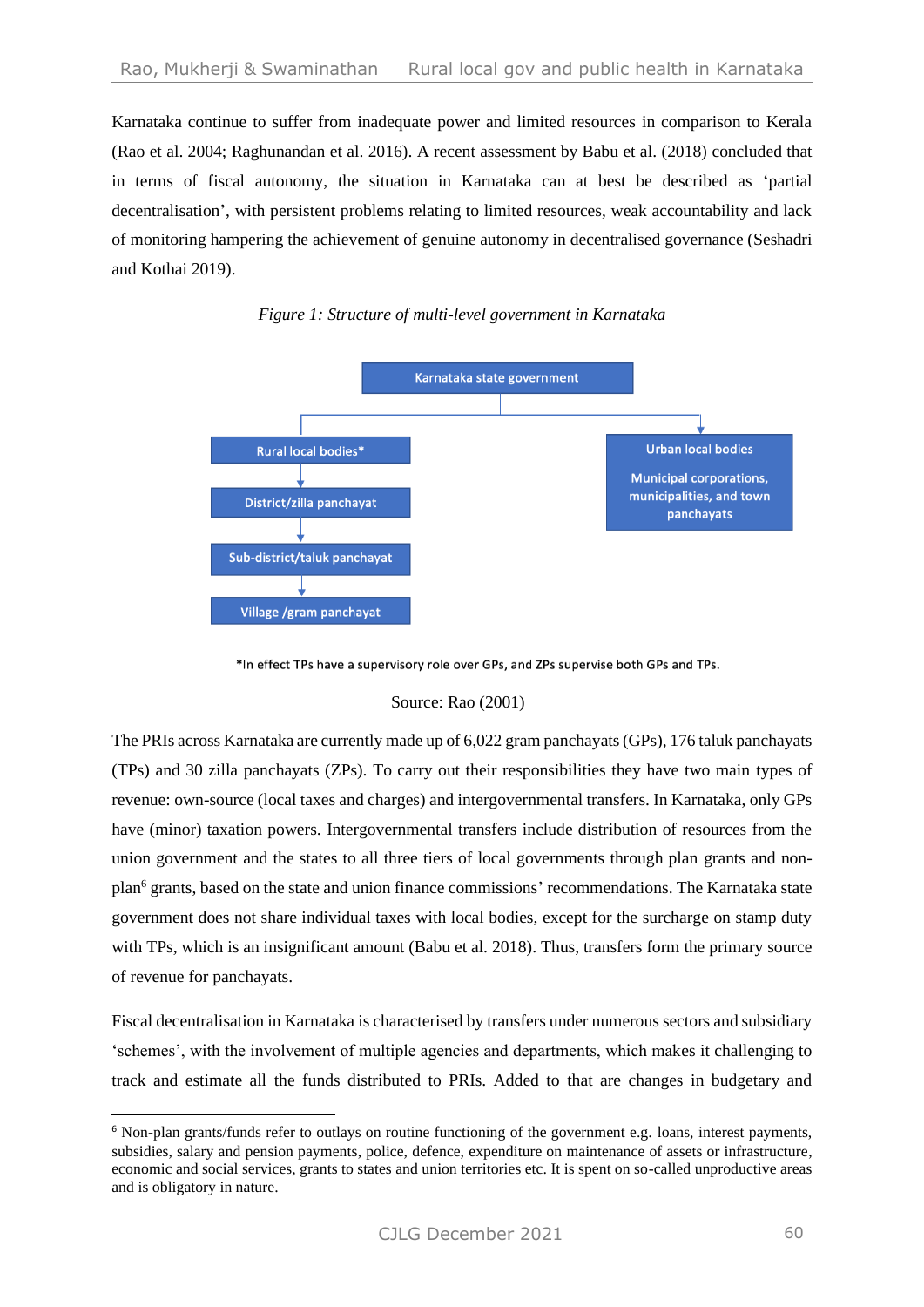accounting practices over time. Intergovernmental transfers comprise both general (unconditional) and specific-purpose (conditional) grants from both the state and union to PRIs. These are termed 'devolved allocations'. The union grants include funds for centrally sponsored schemes and finance commission grants, while the state grants include funds for various state plan and non-plan schemes as well as untied grants<sup>7</sup> (Bahl et al. 2010). For each of the schemes, allocations are made to all relevant 'objectheads<sup>38</sup> and are included in the aggregated, state-wide District Budget prepared by the Karnataka finance department. This essentially serves as the local-level fiscal data for this study.

## **Public health overview: India and Karnataka**

Public healthcare in India focuses on delivering primary healthcare through community-level programmes that concentrate mainly on reducing mortality and morbidity caused by various communicable and non-communicable diseases. It uses a tiered system of infrastructure wherein basic health services are provided through sub-centres and primary health centres, while secondary and tertiary care is delivered at better equipped establishments such as community health centres, district hospitals and medical colleges that are mostly located at district headquarters (Mistry 2021).

In the early 1950s, the public sector was the main provider of health and private care accounted for only 8% of the total; however, it is now estimated that 70% of all hospitals and 40% of hospital beds are in the private sector (Rout et al. 2021). In 2017, government health expenditure only formed 27.1% of India's current health expenditure, with 72.1% financed by the private sector.

In Karnataka, lack of sufficient spending in the public health sector is evident from India's national health accounts (NHAs) over the years. These clearly show that, as a percentage of both state-level GDP and total expenditure, public health spending in Karnataka has stagnated. Public expenditures on health remain low at 0.8% of state GDP (National Health Systems Resource Centre 2018), the third lowest in the country. Per capita public expenditure is just INR1,266 per year; in comparison, Kerala invests almost 25% more on health per capita. Recent analysis has also shown that as of 2017–18 Karnataka allocated only 3.8% of its aggregate expenditure to medical and public health and family welfare, less than most other states (Kurian and Sinha 2018). Furthermore, private expenditures on health are more than twice as high as public expenditures, indicating a disproportionately high and undesirable burden carried by individuals for financing their healthcare needs.

Much of India's public healthcare sector caters to rural areas. However, recent analysis of national survey data shows that a large majority of Karnataka's rural population (73%) nevertheless rely on

<sup>7</sup> Statutory and development grants from the state government.

<sup>8</sup> Object heads include consolidated salaries, wages, contracted/outsourced projects, reimbursement of medical expenses, grants in aid (salaries), honoraria, compensatory costs, cost of materials, general expenses, office expenses, grants in aid (general), grants in aid (asset creation), maintenance expenditure, materials and supplies, minor works, nutrition, Scheduled Caste plan, Scheduled Caste sub-plan, transport expenses, and tribal sub-plan.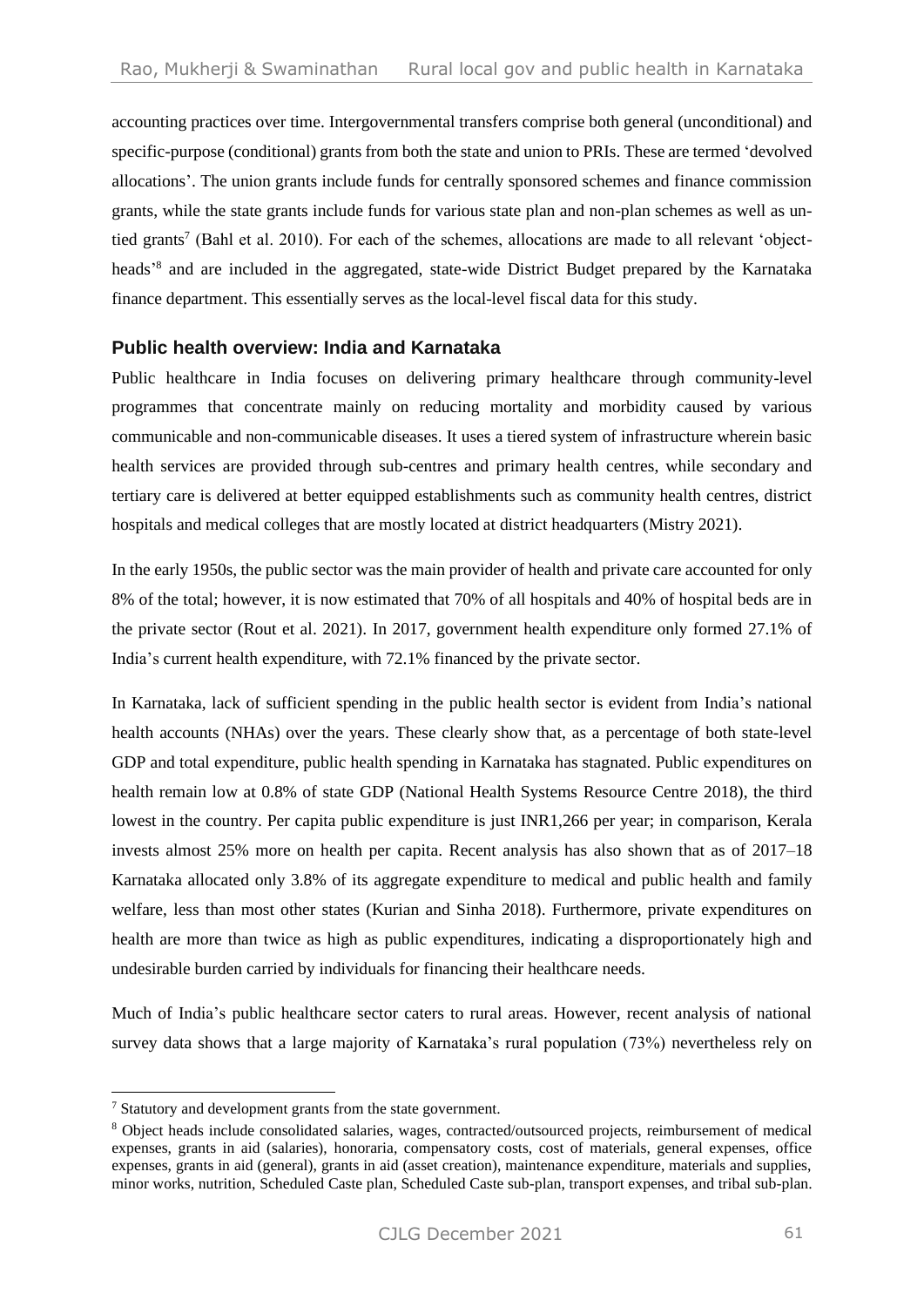private facilities (National Sample Survey Office 2015). Despite the state having an extensive rural health infrastructure network, the vast majority of the rural population has poor access to basic healthcare facilities. This results mainly from lack of human resources and inadequate physical infrastructure due to low governmental expenditure. Karnataka has India's third highest gap between private and public health infrastructure, with private infrastructure forming 70% of the total (Jaffrelot and Jumle 2020). Today, most primary and community health centres in rural Karnataka (especially Northern Karnataka) are short of manpower, required equipment and other essential items.

Responsibility for ensuring effective health service delivery, especially public health facilities, rests with the PRIs (Smith 2014). In addition to their constitutional mandate, the National Population Policy 2000 and the National Health Policy 2002 laid stress on the implementation of public health programmes through local self-government. Subsequently, the National Rural Health Mission, the Government of India's flagship programme, provided a strong base to own, control and manage public health services under the PRIs. Launched in 2005, it aimed at establishing a community-owned, decentralised health system with inter-sectoral convergence (for details of the scheme see Seshadri et al. 2016).

In Karnataka, healthcare infrastructure in rural areas operates as a three-tier system, where services are delivered at sub-centres (SCs), primary health centres (PHCs) and community health centres (CHCs). All these are known as 'primary health institutions'. Under the 73<sup>rd</sup> Constitutional Amendment (1992), all health institutions with 30 beds or less (SCs, PHCs and CHCs) are managed by the district and subdistrict PRIs. Responsibility for 'rural family welfare centres' also falls within the purview of PRIs, and hence they are included in 'primary health institutions' (Srinath et al. 2018). These primary health institutions and their staff come under the dual responsibility and control of the PRI system and the health department in the state.

A recent study in Karnataka by Nanjunda (2020) finds that although the PRIs are intended to enable citizens to exercise choice on the public health services they would like to have, in reality PRIs in rural areas have only a 'weak linkage' with the primary health institutions, and it seems they have not been successful in developing, supervising and delivering quality healthcare services. It appears that one of the reasons for rural panchayats not taking any significant initiatives to improve the healthcare system is that the funding allocated to them is often inadequate and usually governed by tied budget lines, leaving little flexibility to meet the particular needs of local people. Given their limited own-source revenues and dependence on grants, PRIs' involvement in strengthening rural health service delivery is thus likely to remain only supplementary rather than decisive (Gupta 2010).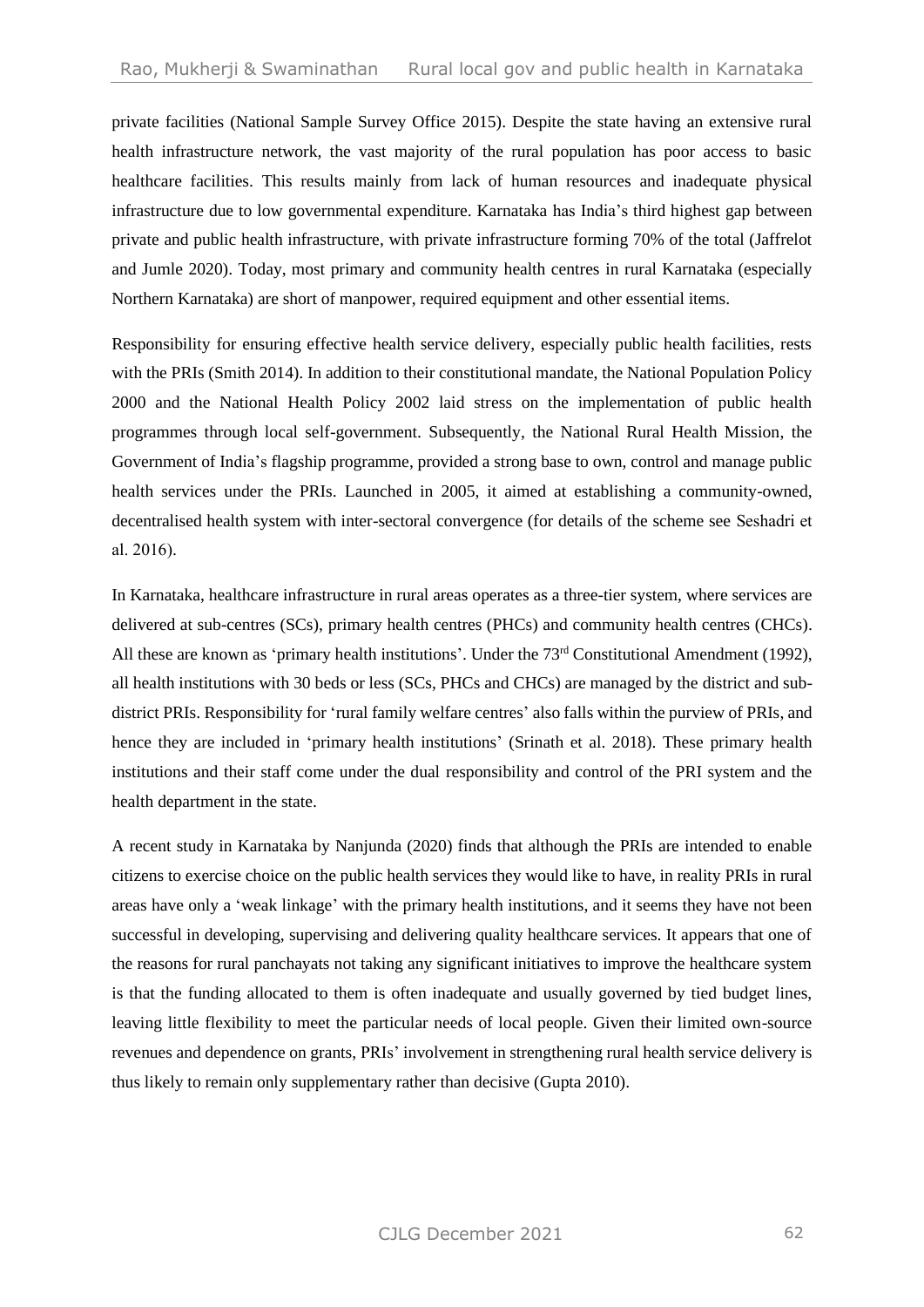## **Fiscal decentralisation: concept, data and measurement**

Fiscal space is a complex concept, as evident from the multiple definitions and measures used in the literature. The most fruitful approach to measuring the extent of rural fiscal decentralisation has long been debated both in theory and, more recently, in empirical studies focusing on the association between fiscal decentralisation and various development outcomes. A recent meta-analysis of literature in this field found that about one-third of studies measure fiscal decentralisation as local government's share of total government expenditures. Others use the share of local spending financed from own-source revenues as an alternative. Less common measures include the share of total government revenues raised by local governments, or the gap between revenues and expenditures of local governments (Martinez-Vazquez and Timofeev 2010; Baskaran et al. 2016).

Some studies have attempted to quantify the prevailing state of rural fiscal devolution in India. While most (Jha 2002; Asfaw et al. 2007) focus on the share of rural government expenditures as a proportion of national expenditures, a few others look at innovative alternative measures. For instance, Rajaraman and Sinha (2007) came up with an aggregate estimate of devolved budgetary allocation for the states of Madhya Pradesh, Chhattisgarh, Rajasthan and Orissa which considered all sources of financing for rural local bodies. However, this indicator saw limited subsequent use, perhaps due to the difficulty in creating a consistent series over an extended period, given the vast differences in budgetary practices and classificatory structure across states, and also due to unavailability of data over time.

Rao et al. (2004) conducted a comprehensive analysis of rural fiscal decentralisation in Karnataka. This study devised a detailed approach to create a reliable local government 'fiscal aggregate' by identifying the degree of autonomy and flexibility assigned to panchayats in expenditure allocation and revenueraising powers. However, the data was limited to one year, 2002–2003, and only a few districts. The study reported here has adopted the same methodology to create a uniform time series on fiscal aggregates (as defined by Rao et al. 2004) for local governments at the district level with respect to public health.

For data on local government finances in Karnataka, this paper relies solely on the District Budget. As previously mentioned, the state has transferred functions, finances, and staff for 29 work areas to the PRIs. Each of these 29 work areas corresponds to a budget head within the District Budget.<sup>9</sup> All intergovernmental transfers and the schemes<sup>10</sup> to which they are tied are provided as budget estimates under these budget heads. Among these 29 work areas, seven are related to health and will be termed

<sup>9</sup> Focuses only on the revenue expenditure; capital expenditure not taken into consideration.

<sup>&</sup>lt;sup>10</sup> Schemes are programmes or developmental initiatives launched by the central or state governments of India based on the sectors or work areas assigned to them.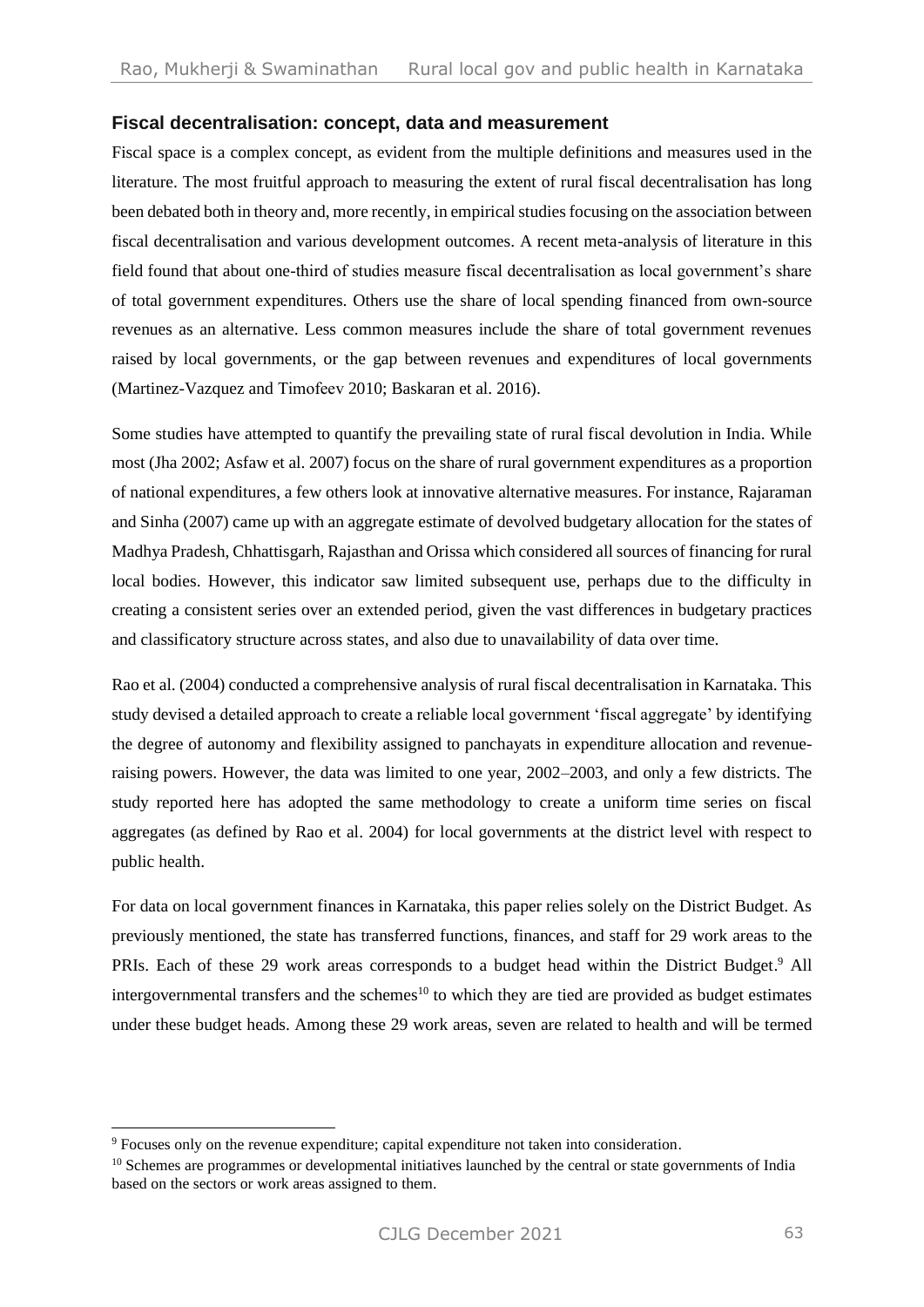'health-related sectors' for the purpose of this study. The budget estimates are available for all three tiers of local government – zilla (ZP), taluk (TP) and gram (GP) panchayats.

The study has several minor limitations, most of which pertain to inherent inconsistencies and reporting errors in the District Budget and have been discounted as they do not affect overall conclusions. There is also one major limitation, namely that the fiscal decentralisation measure is based on transfers allocated at the beginning of the year (budget estimates). It is challenging to get data on actual transfers as this would require researchers to collect information directly from the recipients. Moreover, specificpurpose transfers are listed in the District Budget without stating the detailed conditions associated with them (eg. what they are for, how they are to be spent, any related performance conditions etc.). Also, the calculations do not include own-source revenues at the gram level. Since there is no standard method for maintaining records, this would require a compilation of primary data from the GPs; but given that GPs' revenues are low in Karnataka (around 8% of total receipts), omitting these amounts does not substantially impact our analysis. Thus, the only source of data is intergovernmental transfers to PRIs (Babu et al. 2018).

In Karnataka, along with the funds, staff are also transferred by the state to local governments, making their salaries an important component within the intergovernmental grants. However, despite being reassigned, the local-level personnel remain on the payroll of the state governments. This makes the salary component<sup>11</sup> of grants an allocation over which local bodies have no discretion and it is essentially treated as a 'pass-through' payment. Following Rao et al. (2004), the degree of financial autonomy of local bodies can be captured if we can strip out the salary component from the devolved allocation. Fortunately, since 2010 allocations for all the devolved schemes have been segmented using object heads, signifying the intent of expenditure. The present paper uses these object heads to distinguish between salary- and non-salary-related components, and the non-salary portion of transfers provides the fiscal decentralisation measure, hereafter known as the 'locally controlled allocation' (LCA). The LCA quantifies local governments' fiscal autonomy and the extent of local discretion (Figure 2).

Our dataset has been created for eight years (2011–18) for each of the 30 districts in Karnataka. The seven health-related sectors we are focusing on include 'medical and public health', 'water supply and sanitation', 'family welfare', 'woman and child development' and 'nutrition'. Rural development programmes have also been included in the analysis since they comprise grants and poverty alleviation schemes that could indirectly affect health service delivery. Rural development comprises two sectors

<sup>11</sup> Salary-related object heads are consolidated salaries, wages, contract/outsource costs, reimbursement of medical expenses, grants in aid (salaries).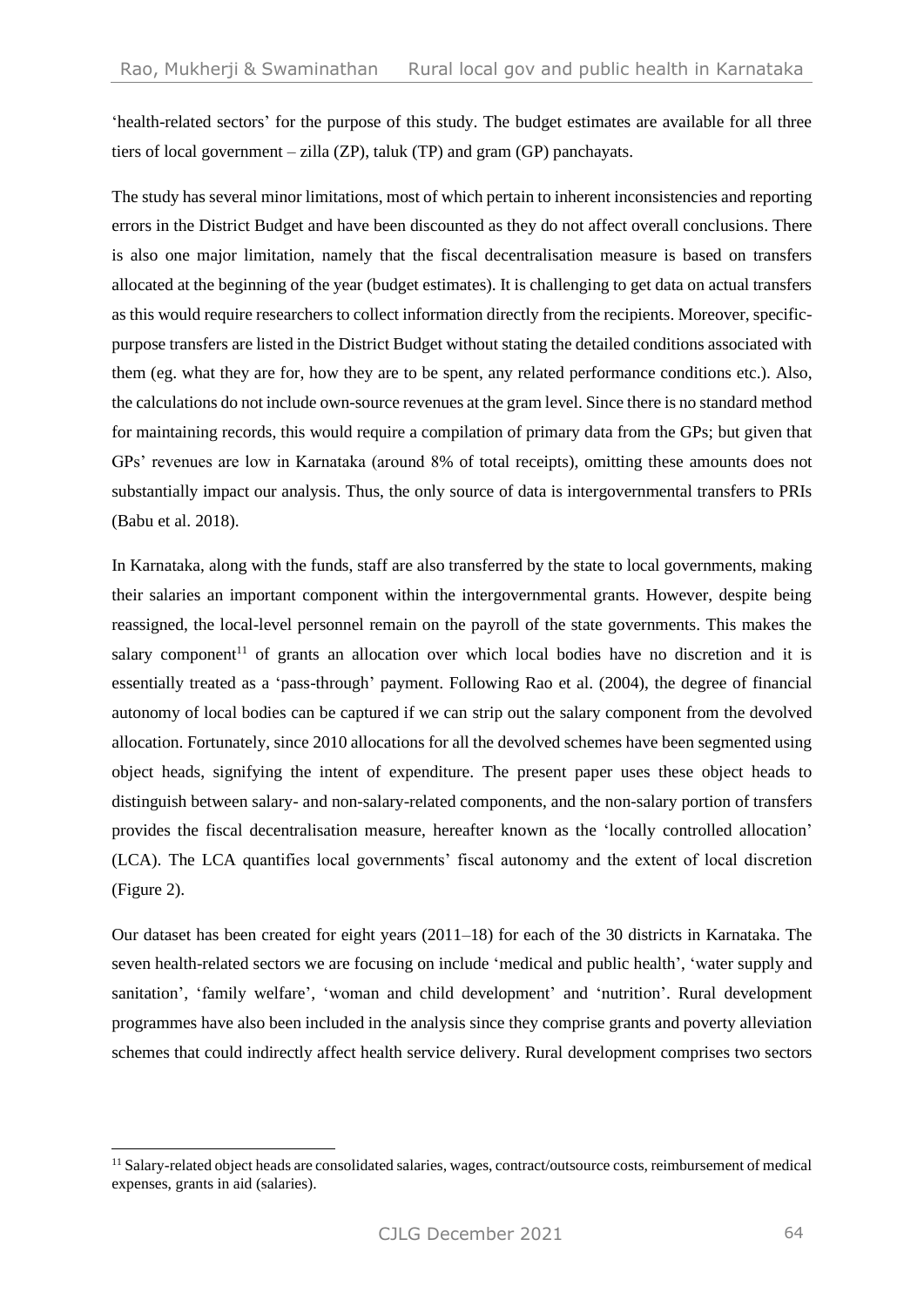('special programmes for rural development'<sup>12</sup> and 'other rural development programmes'<sup>13</sup>) which have been analysed separately in this paper.

For each district, three variables of local health finance have been calculated: devolved allocation, salary-related allocation and LCA. These variables have been estimated by aggregating the transfers to the zilla, taluk and gram levels within a district. Thus, in this paper, districts can be considered synonymous with local governments (PRIs). We have also summed these variables across the thirty districts to arrive at the state-wide "total" devolved allocation, salary-related allocation, and LCA. These totals correspond to the combined estimate for all thirty districts.

The LCA has been analysed in two different ways. First is an absolute measure that shows the percapita amount received, calculated by dividing the LCA by the annual rural population,<sup>14</sup> and second is a relative measure that shows the ratio of LCA to the devolved allocation. Given the focus on sectorspecific differences in fiscal decentralisation, all variables and measures are computed separately for the seven health-related sectors identified. Although there are limitations to our data, our approach has the potential to provide insights into fiscal decentralisation at the district level.

<sup>12</sup> Includes *swarnjayanthi gram swarozgar yojana*, the integrated wasteland development programme, the drought prone area development programme, and the national rural livelihood mission.

<sup>13</sup> Includes development and statutory grants from the state, Finance Commission grants (basic and performance) and maintenance grants.

<sup>&</sup>lt;sup>14</sup> The Directorate of Economics and Statistics, Bangalore (2013) made projections for the provisional population in Karnataka by districts from 2011–2021 based on the growth rates between the 2001 and 2011 Censuses. However, for 2011 they used provisional instead of finalised estimates. Thus, the same methodology was applied to recalculate the annual projections using the actual estimates.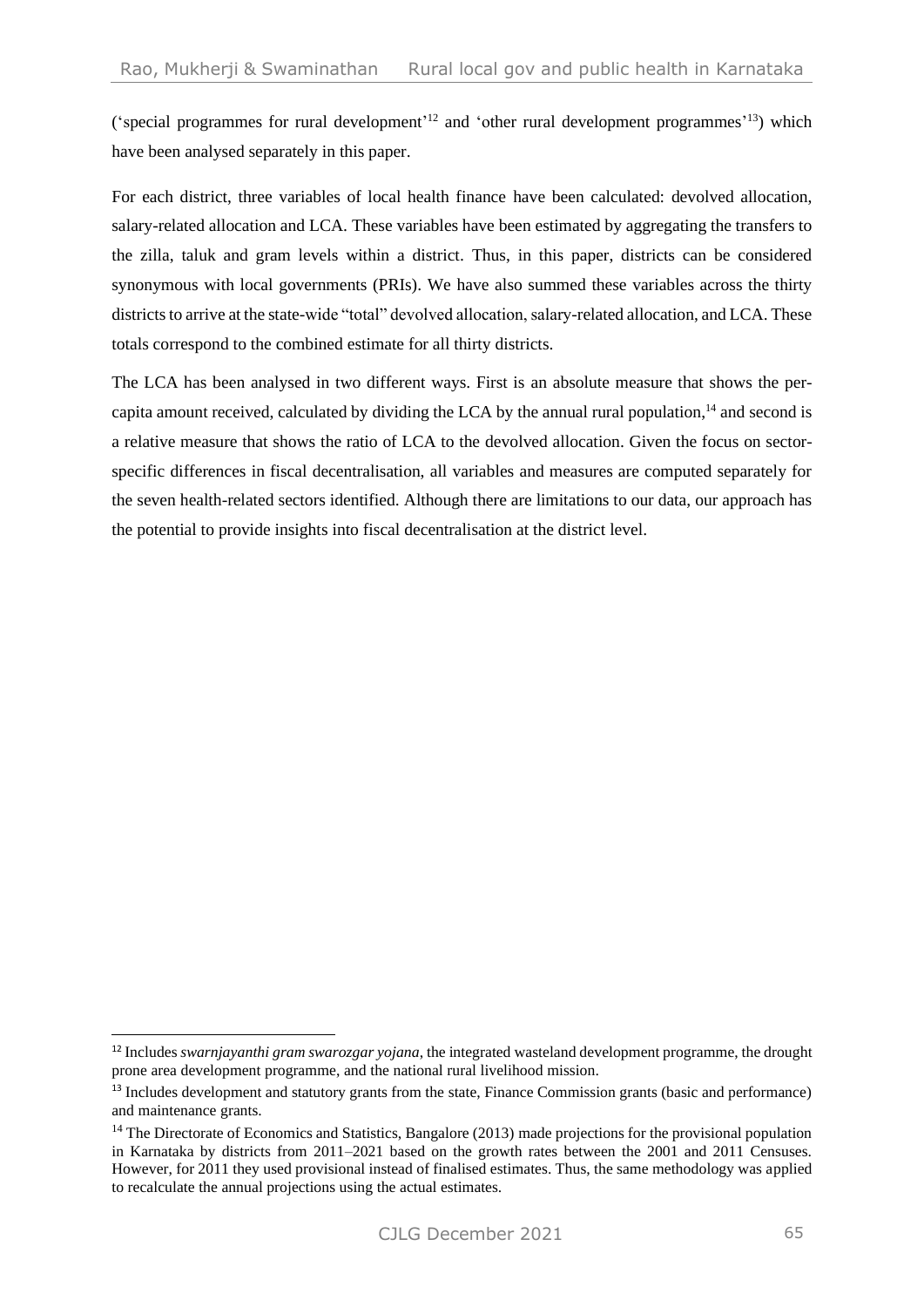

## *Figure 2: Measurement of fiscal decentralisation*

\* Estimated separately for all seven health-related sectors

<sup>†</sup> Negligible, hence omitted



## **Rural fiscal decentralisation in Karnataka: overall and sub-state scenario**

In this section, we compare the state's total budgetary allocation for each of the seven health-related sectors to the aggregate devolved allocations and LCAs of all districts, in order to understand the extent of PRIs' financial autonomy.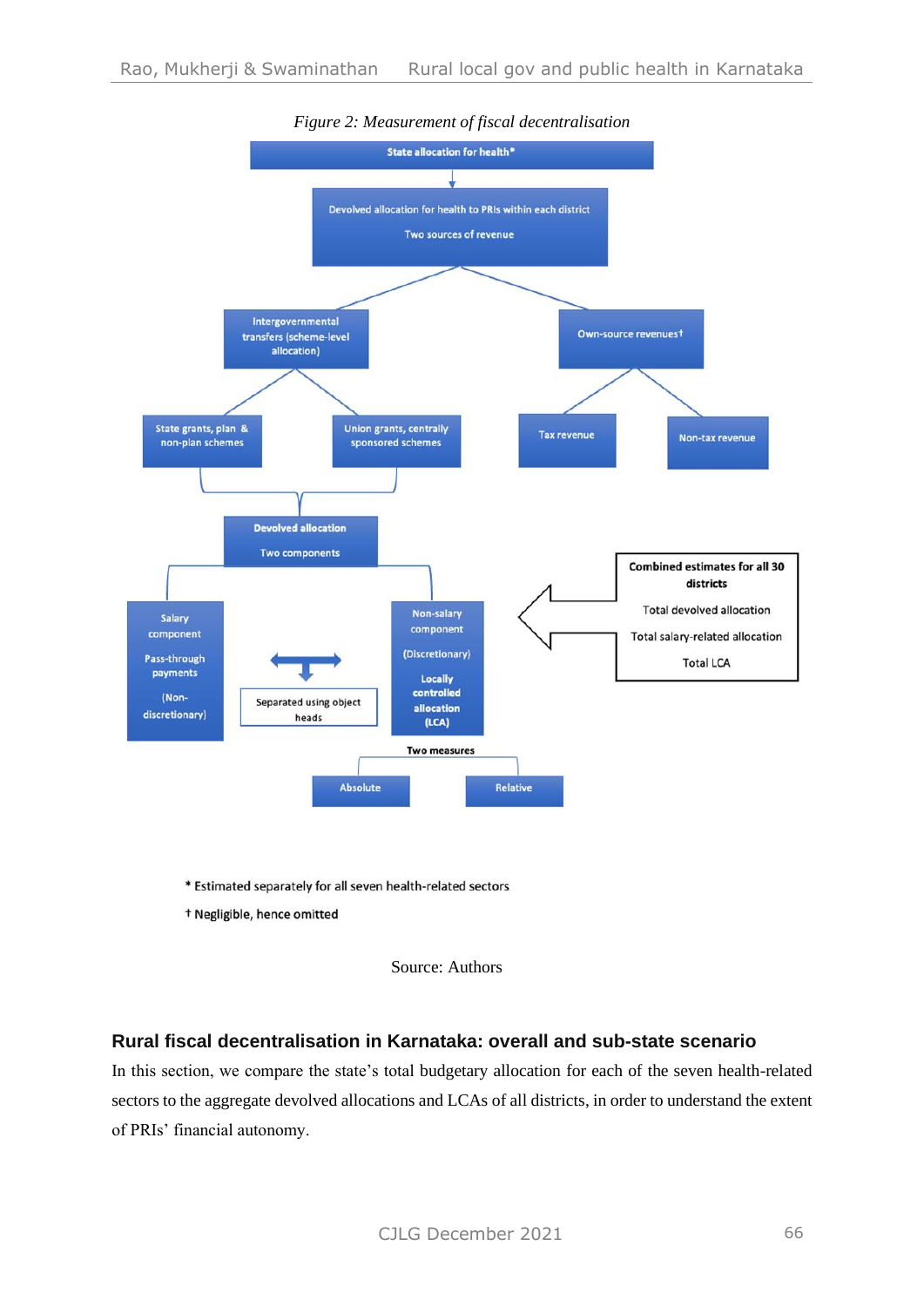From 2011 to 2018,<sup>15</sup> around 60% of Karnataka's population resided in rural areas; however, less than 30% of the state's budget for health-related sectors was devolved to the PRIs and less than 18% could be utilised at their discretion. Comparing the state budget to the total devolved and locally controlled allocations (LCA) of all the districts together (on an average over the years), it is found that only in the case of nutrition was there both a major portion (92.1%) of the state's budgetary allocation devolved to the districts, and also complete local autonomy over the use of those funds (ie no salary-related allocation). Additionally, the LCA for nutrition experienced a sharply rising trend over the years along with the state's total budgetary allocation.

In contrast, only about 22.7% of the state's budgetary allocation for the medical and public health sector has been devolved to the districts, and of the total devolved allocation only 10.1% can be classified as LCA (2.3% of the state's allocation). Furthermore, this proportion has not grown substantially over the years despite rising state budgetary allocations. The low level of autonomy in this sector is because, on average, around 89% of the devolved funds are salary-related expenses, and that proportion did not diminish over the years.

In the case of family welfare, even though the allocation for districts forms a significant portion (79.8%) of the state's budgetary allocation, LCA amounts to a meagre 19.8% (15.6% of total state's allocation). This shows that a major portion (80% on average) of the notional devolved allocation is for salaryrelated expenses. Over the years, we find the LCA in this work area experiencing only a slight rise compared to total state budgetary allocation.

For water supply and special programmes for rural development, although the LCA is 100%, the state devolves only 10% and 26.7% respectively. The trends over the eight years studied also show that, in the case of special programmes for rural development, the state gradually stopped devolving funds. In the case of water supply, the LCA remained low, despite state water supply funds increasing exponentially. Clearly the state prefers to maintain its fiscal authority for schemes in these sectors.

For the woman and child development and other rural development programmes sectors, a considerable portion (22.8% and 43%) of the state's budgetary allocation is devolved to the districts. Also, the LCAs are sizeable (74.8% and 67.6%, respectively) and have risen slightly in the case of the woman and child development sector. Thus within this sector PRIs enjoy a considerable degree of discretion. However, for other rural development programmes, the authors observed a widening gap between the total devolved allocation and the LCA over the period 2011-18, indicating an increase in the nondiscretionary salary-related portion.

<sup>&</sup>lt;sup>15</sup> The study period is limited to eight years, since before 2011 the District Budget did not have object head classifications to separate the locally controlled portion of the allocation.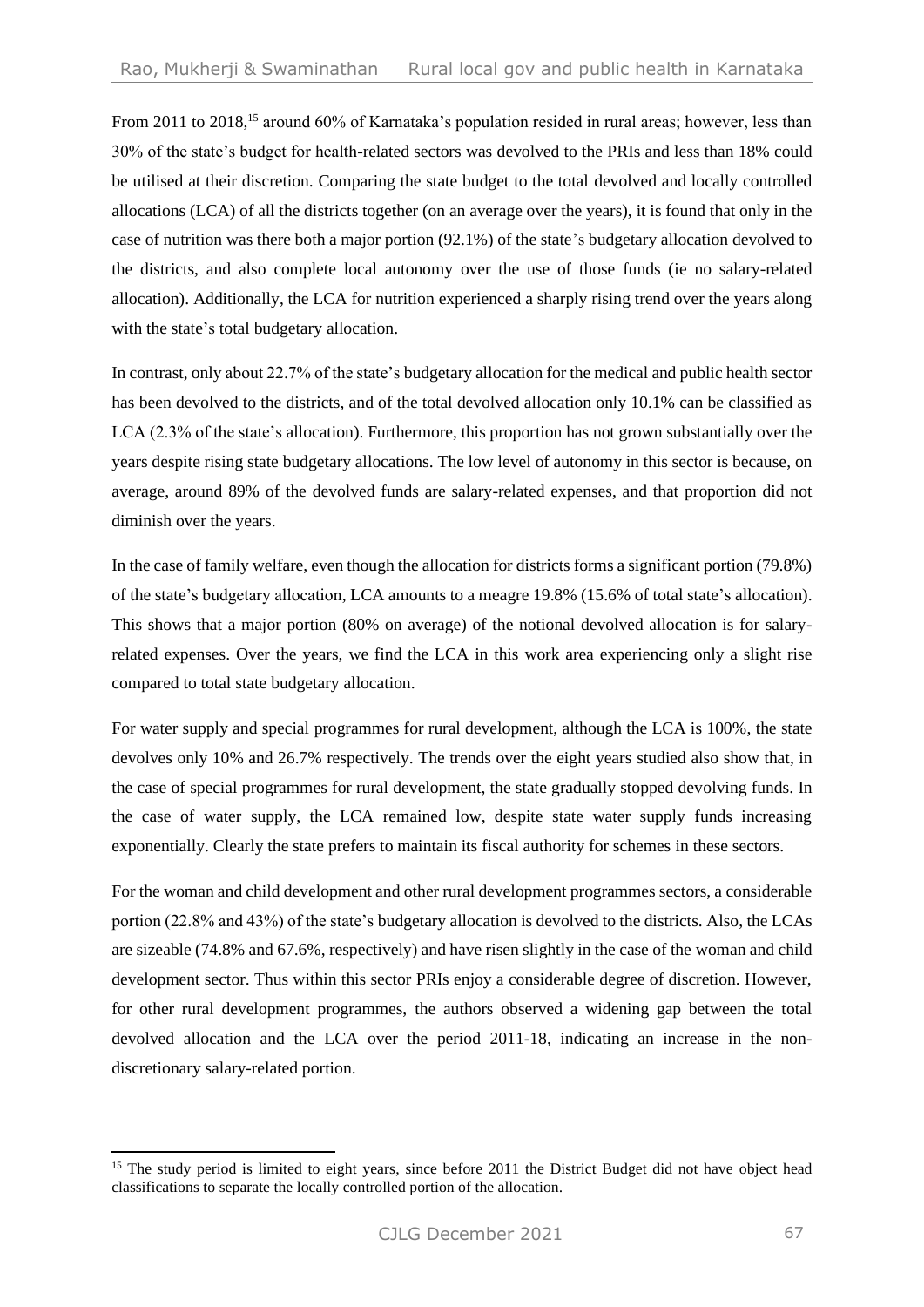## **Rural fiscal decentralisation and allocative efficiency: district-by-district analysis**

In this study, fiscal decentralisation is assessed in terms of the LCA. Analysing the data on a districtby-district basis, there do seem to be some intra-state variations (based on coefficient of variation (CV)) in the distribution of LCA. These variations are assessed to examine both the degree of allocative efficiency and any trends associated with fiscal decentralisation over the years, across the health-related sectors identified. Both absolute and relative measures of LCA have been assessed.

#### *Allocative efficiency*

For the purposes of this analysis, fiscal decentralisation is said to exhibit allocative efficiency if LCAs vary according to local needs in different areas of Karnataka. 'Local need' has been defined in terms of 'backwardness' according to the level of socio-economic disadvantage in a district, as shown in the Comprehensive Composite Development Index created by the High-Power Committee for Redressal of Regional Imbalances in Karnataka (Government of Karnataka 2001). This index was developed at the taluk level (geographically, a taluk lies within a district) using 35 indicators of development for five different sectors – agricultural and allied; industry, trade and finance; economic infrastructure; social infrastructure; and demographic characteristics. The authors classified the districts into four categories, namely 'most backward', 'more backward', 'backward', and 'relatively developed', based on the proportion of the district's taluks<sup>16</sup> in the 'more' and 'most' backward categories. To evaluate allocative efficiency, the authors then assessed the variations in LCA across these four categories of districts.

#### *Relative measures*

The results (see Table 1) reveal that, on average, only the family welfare sector exhibits variations in the ratio of LCA to devolved funds across the categories sufficient to draw conclusions about allocative efficiency. And even for the family welfare sector, the allocative efficiency is evident only in the case of 'most backward' and 'relatively developed' categories and does not extend to the rest. Furthermore, the authors also conducted a trend assessment (estimates not shown), which revealed that allocative efficiency did not improve over the years (NB trend assessment did not apply to the sectors of water supply, nutrition, and special programmes for rural development, due to complete discretion over devolved allocation).

<sup>&</sup>lt;sup>16</sup>All the taluks were classified into developed and backward taluks, and the latter were further sub-divided into backward, more backward, and most backward taluks. This method reflected the gap between the place of a given taluk on the development scale and the average development level of the state.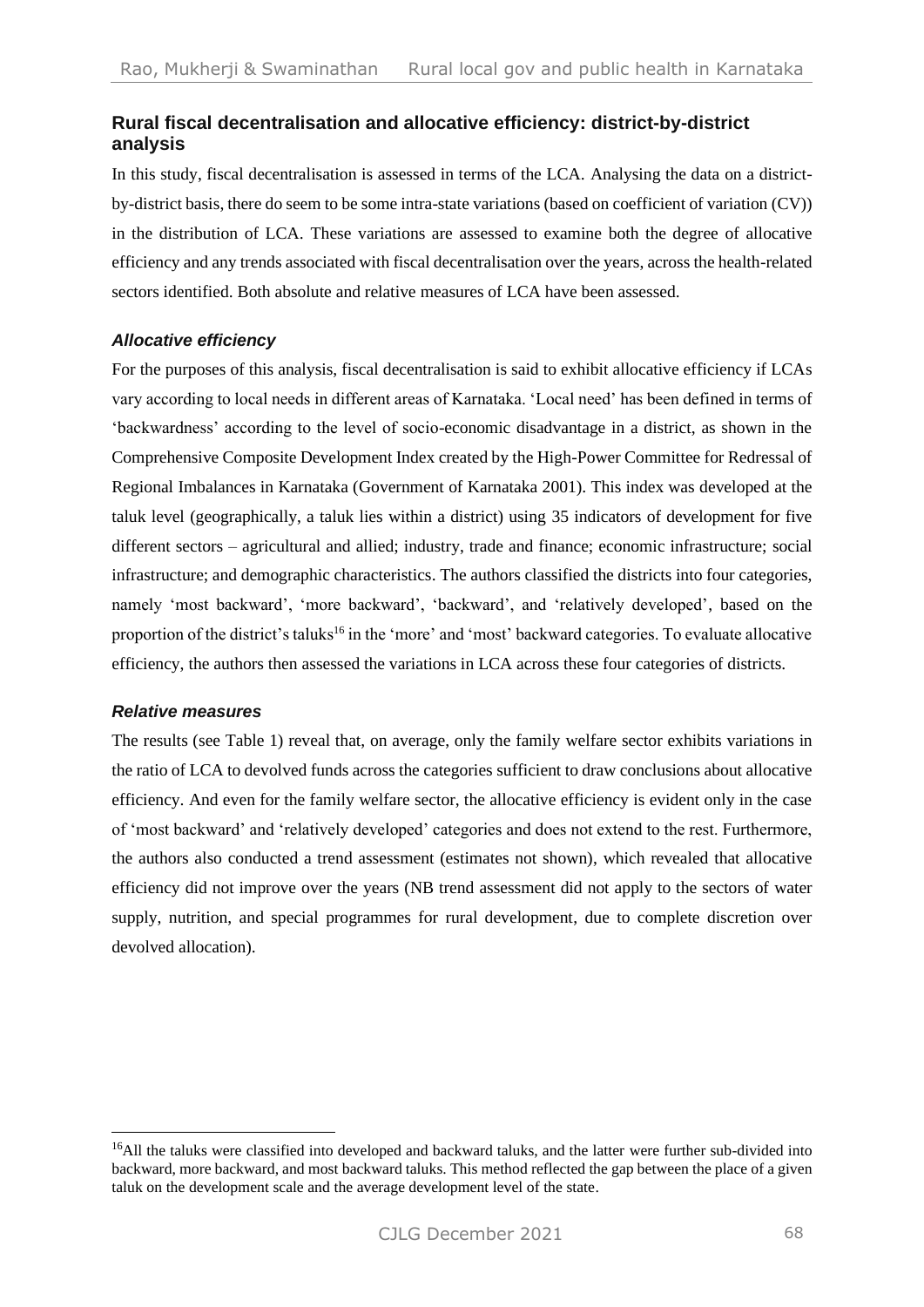| Category<br>(average)<br>values) | <b>Water</b><br>supply &<br>sanitation | <b>Medical &amp;</b><br>public<br>health | <b>Nutrition</b> | <b>Other rural</b><br>development<br>programmes | Woman &<br>child<br>development | <b>Special</b><br>programmes<br>for rural<br>development | Family<br>welfare |
|----------------------------------|----------------------------------------|------------------------------------------|------------------|-------------------------------------------------|---------------------------------|----------------------------------------------------------|-------------------|
| <b>Backward</b>                  | 1.00                                   | 0.10                                     | 1.00             | 0.67                                            | 0.76                            | 1.00                                                     | 0.22              |
| <b>More</b><br>backward          | 1.00                                   | 0.09                                     | 1.00             | 0.67                                            | 0.77                            | 1.00                                                     | 0.19              |
| <b>Most</b><br>backward          | 1.00                                   | 0.11                                     | 1.00             | 0.67                                            | 0.72                            | 1.00                                                     | 0.25              |
| Relatively<br>developed          | 1.00                                   | 0.10                                     | 1.00             | 0.68                                            | 0.74                            | 1.00                                                     | 0.15              |
| CV                               | 0.00                                   | 0.08                                     | 0.00             | 0.01                                            | 0.03                            | 0.00                                                     | 0.19              |

|  |  | Table 1: LCA and its variability across different district categories (relative measures – ratios) |  |
|--|--|----------------------------------------------------------------------------------------------------|--|
|--|--|----------------------------------------------------------------------------------------------------|--|

Source: Compiled by authors from Karnataka budget documents (Karnataka Finance Department 2011–18) Note: Coefficient of Variation (CV)

#### *Absolute measures*

In this paper, the absolute measure refers to the per-capita estimates of LCA. The authors observed variations across the four district categories for all health-related sectors (see Table 2), but none of the sectors exhibited allocative efficiency, except (to a limited extent) special programmes for rural development and nutrition. This, in general, indicates poor planning as far as allocations of LCA to districts are concerned. Over the years, for most sectors, 'relatively developed' districts consistently had high LCA associated with them. Across the other three types of district, there was little variation or change over the eight years. Only nutrition showed promising results, with the LCA for the 'most backward' and 'relatively developed' districts respectively rising and declining over the years. However, this demonstration of allocative efficiency did not extend to the other two categories of districts. Thus, our analysis suggests that the distribution of LCA over the years has failed to promote equity.

| Category<br>(average)<br>values) | <b>Water</b><br>supply &<br>sanitation | <b>Medical &amp;</b><br>public<br>health | <b>Nutrition</b> | Other rural<br>development<br>programmes | Woman &<br>child<br>development | <b>Special</b><br>programmes<br>for rural<br>development | Family<br>welfare |
|----------------------------------|----------------------------------------|------------------------------------------|------------------|------------------------------------------|---------------------------------|----------------------------------------------------------|-------------------|
| <b>Backward</b>                  | 9.42                                   | 19.35                                    | 271.13           | 191.66                                   | 158.18                          | 12.72                                                    | 25.72             |
| <b>More</b><br>backward          | 10.33                                  | 22.21                                    | 255.61           | 191.30                                   | 171.35                          | 14.95                                                    | 19.25             |
| <b>Most</b><br>backward          | 10.59                                  | 23.09                                    | 274.37           | 179.88                                   | 157.58                          | 18.35                                                    | 22.07             |
| <b>Relatively</b><br>developed   | 17.28                                  | 30.53                                    | 242.40           | 256.40                                   | 197.26                          | 11.48                                                    | 24.23             |
| CV                               | 0.30                                   | 0.20                                     | 0.06             | 0.17                                     | 0.11                            | 0.21                                                     | 0.12              |

*Table 2: LCA and its variability across different district categories (absolute measures - INR per capita)* 

Source: Compiled by authors from Karnataka budget documents (Karnataka Finance Department 2011–18) Note: Coefficient of Variation (CV)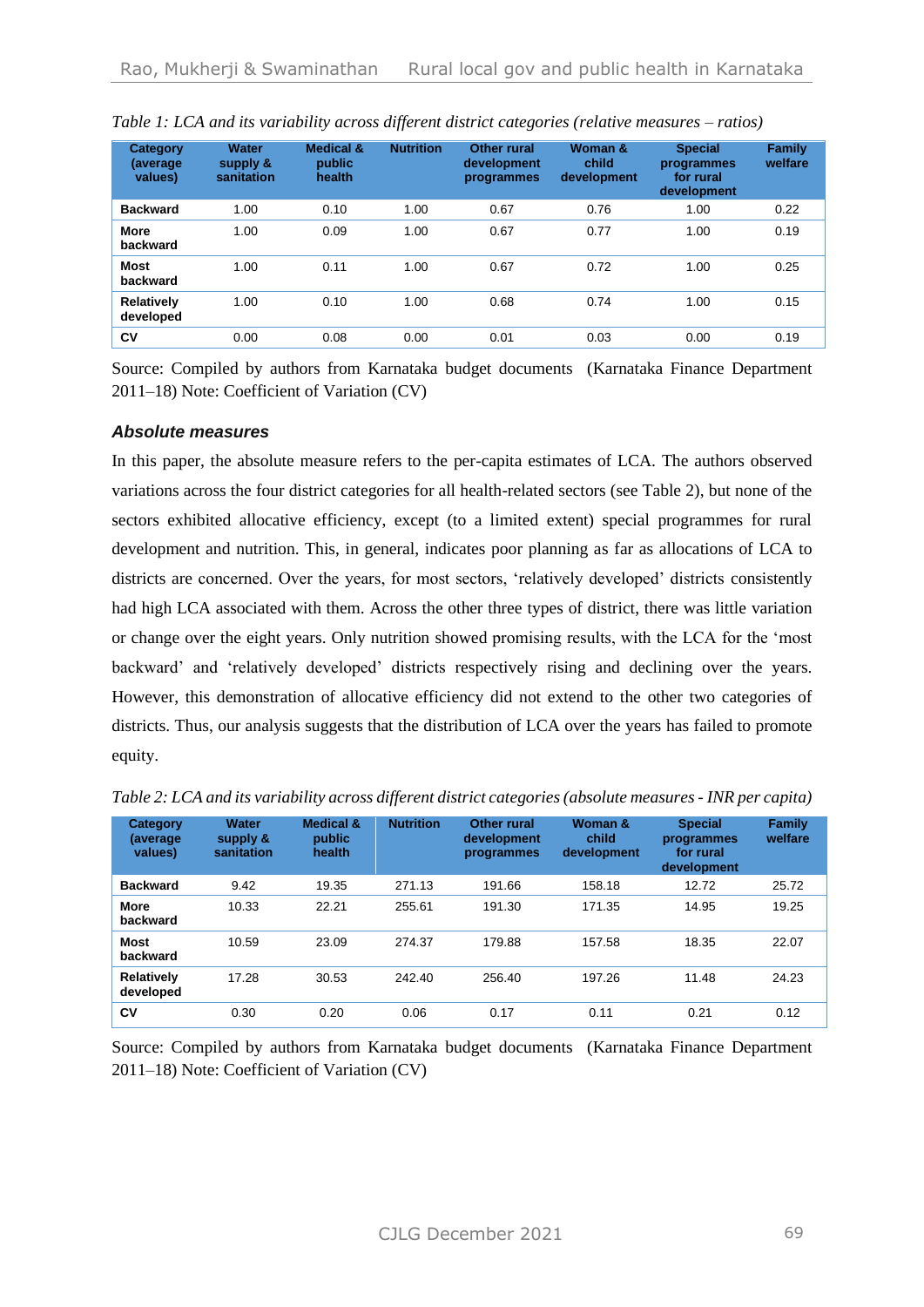## *Comparative analysis*

In this section, we discuss sector-specific progress made by the Karnataka government over the years to financially empower its local governments. We compare the trends in the median values of the relative and absolute measures of LCA: both measures need to show high or rising trends to ensure improvement in rural fiscal decentralisation (Table 3).

| Year                              | <b>Water</b><br>supply &<br>sanitation | <b>Medical &amp;</b><br>public<br>health | <b>Nutrition</b> | <b>Other rural</b><br>development<br>programmes | Woman &<br>child<br>development | <b>Special</b><br>programme<br>for rural<br>development | <b>Family</b><br>welfare |  |  |
|-----------------------------------|----------------------------------------|------------------------------------------|------------------|-------------------------------------------------|---------------------------------|---------------------------------------------------------|--------------------------|--|--|
|                                   |                                        |                                          |                  | Absolute measures (INR per capita)              |                                 |                                                         |                          |  |  |
| 2011                              | 12.23                                  | 15.04                                    | 151.76           | 177.46                                          | 42.36                           | 57.88                                                   | 7.18                     |  |  |
| 2012                              | 11.59                                  | 22.94                                    | 152.02           | 128.97                                          | 106.18                          | 41.07                                                   | 10.18                    |  |  |
| 2013                              | 8.77                                   | 18.84                                    | 205.18           | 202.45                                          | 138.64                          | 0.24                                                    | 10.47                    |  |  |
| 2014                              | 11.41                                  | 20.08                                    | 188.78           | 207.56                                          | 159.24                          | 0.11                                                    | 12.53                    |  |  |
| 2015                              | 27.92                                  | 22.41                                    | 314.02           | 225.01                                          | 184.39                          | 0.18                                                    | 18.01                    |  |  |
| 2016                              | 4.96                                   | 25.34                                    | 327.16           | 222.87                                          | 235.53                          | 0.19                                                    | 29.09                    |  |  |
| 2017                              | 5.01                                   | 32.28                                    | 334.12           | 228.00                                          | 240.70                          | 0.23                                                    | 35.71                    |  |  |
| 2018                              | 4.78                                   | 31.50                                    | 340.15           | 239.42                                          | 232.32                          | 0.24                                                    | 25.49                    |  |  |
| <b>Relative measures (Ratios)</b> |                                        |                                          |                  |                                                 |                                 |                                                         |                          |  |  |
| 2011                              | 1.00                                   | 0.10                                     | 1.00             | 0.81                                            | 0.18                            | 1.00                                                    | 0.09                     |  |  |
| 2012                              | 1.00                                   | 0.12                                     | 1.00             | 0.67                                            | 0.60                            | 1.00                                                    | 0.21                     |  |  |
| 2013                              | 1.00                                   | 0.07                                     | 1.00             | 0.72                                            | 0.56                            | 1.00                                                    | 0.11                     |  |  |
| 2014                              | 1.00                                   | 0.08                                     | 1.00             | 0.72                                            | 0.57                            | 1.00                                                    | 0.12                     |  |  |
| 2015                              | 1.00                                   | 0.08                                     | 1.00             | 0.68                                            | 0.83                            | 1.00                                                    | 0.16                     |  |  |
| 2016                              | 1.00                                   | 0.10                                     | 1.00             | 0.64                                            | 0.87                            | 1.00                                                    | 0.21                     |  |  |
| 2017                              | 1.00                                   | 0.13                                     | 1.00             | 0.57                                            | 0.87                            | 1.00                                                    | 0.29                     |  |  |
| 2018                              | 1.00                                   | 0.13                                     | 1.00             | 0.57                                            | 0.86                            | 1.00                                                    | 0.23                     |  |  |

*Table 3: Trends in rural fiscal decentralisation – absolute & relative measures (median values)* 

Source: Compiled by authors from Karnataka budget documents (Karnataka Finance Department 2011–18)

We observe that in the case of nutrition and woman and child development, rural fiscal decentralisation shows signs of progress. Not only is there a rise in the amount of LCA but it also forms a high proportion of the total devolved funds across the districts. With respect to these sectors, there are considerable intra-state variations (coefficient of variation) in the case of per-capita estimates; however, they are negligible from a relative perspective. This is because nutrition is completely under local discretion, and even the woman and child development sector trends toward a higher and constant LCA of around 85% across districts over the years.

Though there is complete fiscal autonomy in the case of water supply and special programmes for rural development, the absolute estimates of LCA show a declining trend over the years, thus indicating a deterioration in the degree of rural fiscal decentralisation. This is a result of the state government either discontinuing schemes or restoring its control of previously devolved schemes in these sectors. Here, the CV across the districts reduced over time. Even for other rural development programmes, there is a clear decline in fiscal devolution. Despite a rise in the absolute amount of LCA, its share of the devolved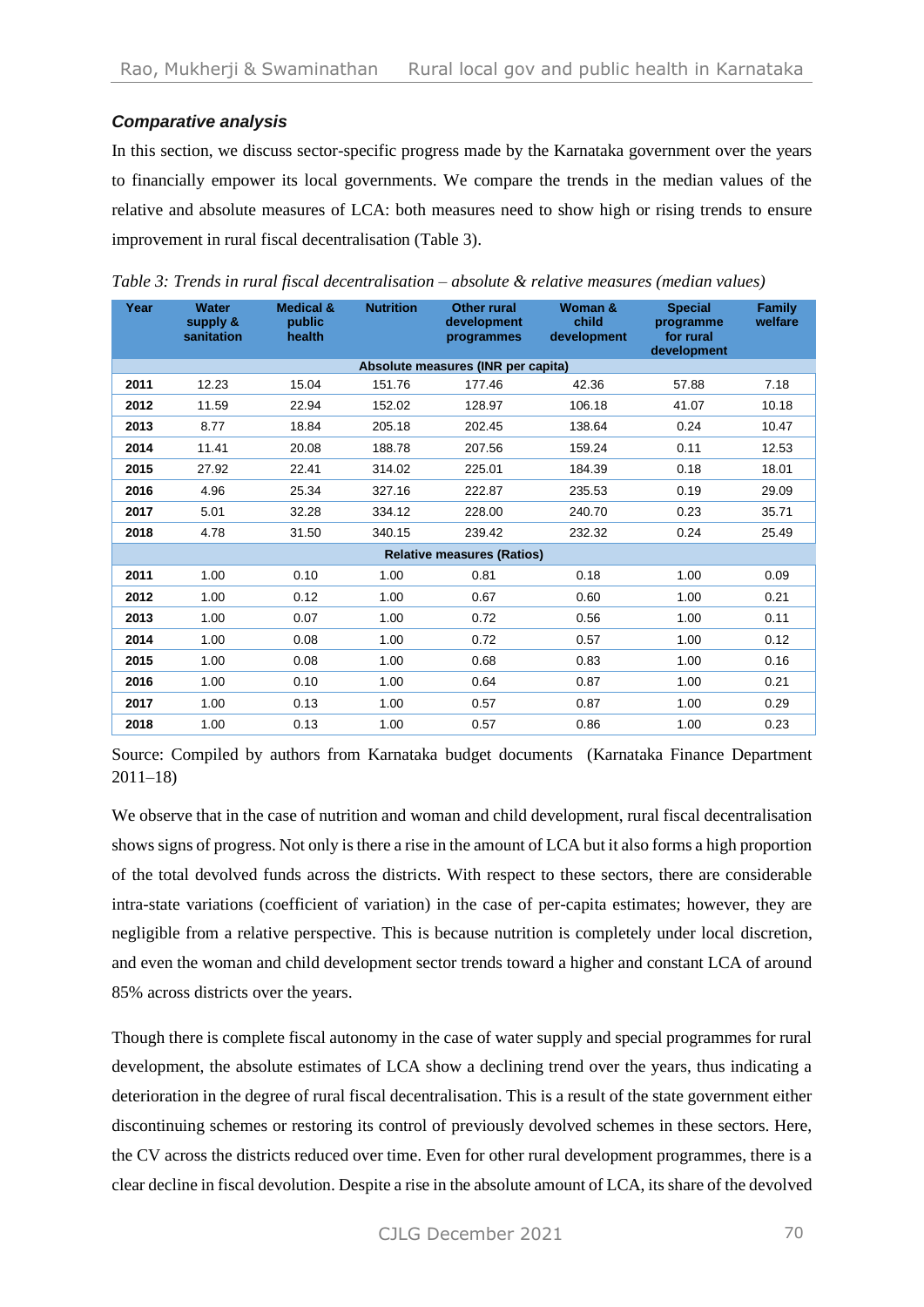allocation reduces over the years. This implies that while the state is devolving a greater amount of funds overall under this sector, it is also dedicating an increasing portion of the devolved funds to meet salary-related expenses, thus limiting local governments' fiscal autonomy.

Fiscal decentralisation in the case of the medical and public health and family welfare sectors has experienced only a very slight improvement. Though the per-capita estimates have more than doubled over the years, they are pretty low compared to other health-related sectors. The relative measures of LCA for both sectors reveal that over the years the proportion has stagnated at around 10% and 20% respectively. This indicates that the discretionary resources at the PRIs' disposal are very limited within these major health sectors. It also suggests that state governments prefer local governments to have an 'agency' function rather than an autonomous spending role (Bahl et al. 2010).

## *District-by-district comparative analysis*

Next, the authors examined the extent of fiscal decentralisation granted to each district across the seven health-related sectors. This analysis also sheds light on the relative allocative efficiency of each district. The main variable for estimation and analysis continued to be LCA, and analysis was conducted by comparing the absolute and relative measures. To determine the fiscal decentralisation status, the authors calculated firstly individual median values of LCA for each district, sector-by-sector over the years; and secondly the 25<sup>th</sup>, 50<sup>th</sup>, and 75<sup>th</sup> percentile values of LCA across all districts and years, again sector-by-sector. Next, the study grouped the districts into three categories – high, medium and low – based on whether the individual median<sup>17</sup> values of a district for a given health-related sector fell above the 75<sup>th</sup> percentile, between the 25<sup>th</sup> and 75<sup>th</sup> percentiles, or below the 25<sup>th</sup> percentile value for the sector (overall). These median values were calculated separately for the absolute and relative estimates*.*

For this analysis, a district is said to have allocative efficiency if it receives LCA in direct proportion to its backwardness in per-capita terms. In addition, LCA as a share of the devolved allocation for the district should be 'high', because this implies that, beyond allocative efficiency, the district also enjoys greater autonomy in expenditure assignment for a given sector.

However, comparing the relative and absolute measures (Figure 3) it was found that is mostly not the case. Except for a few districts in the case of nutrition and water supply, most districts show a mismatch between their degree of backwardness and the amount of LCA they receive. In a few instances where districts do enjoy allocative efficiency, eg. Bangalore Urban under the family welfare sector, LCA as a proportion of the devolved allocation is nevertheless 'low'. This indicates that although these funds seem to reflect allocative efficiency, the panchayat's discretionary space is limited. From Figure 3 we also observe that none of the districts experience high fiscal autonomy across all the health-related

<sup>&</sup>lt;sup>17</sup> Due to the presence of outliers in a few sectors, the average would have given misleading results. Thus, the median values were considered.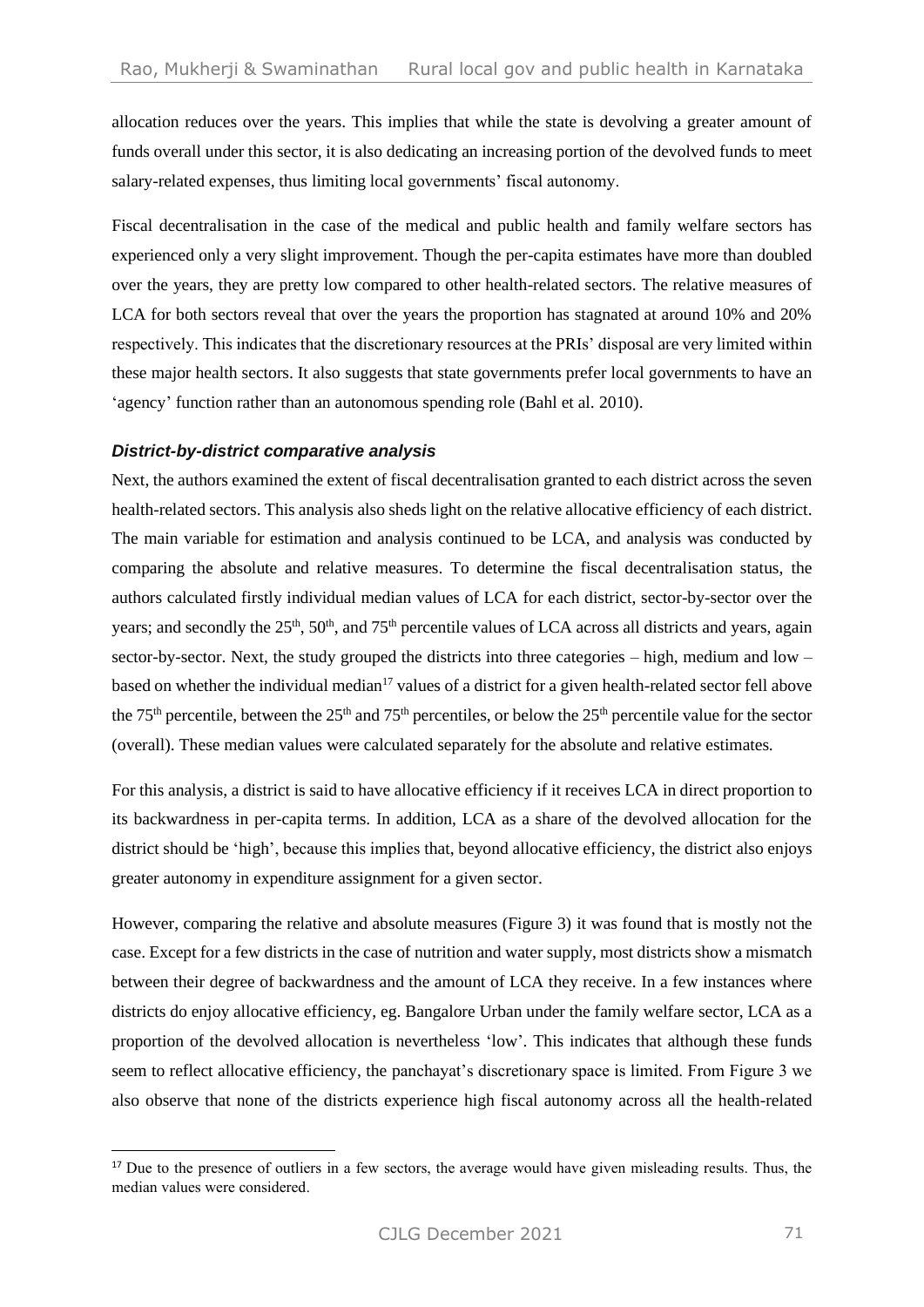sectors identified. This inconsistency in degree of decentralisation across the health-related sectors may reflect variations in the extent to which sectors are regarded and treated as a local priority.

| <b>Districts</b>               | <b>District category</b>                     | <b>Water supply</b><br>& sanitation | <b>Medical &amp;</b><br>public<br>health | <b>Nutrition</b>                   | <b>Other rural</b><br>development<br><b>Programmes</b> | Woman & child<br>development | <b>Special</b><br>programmes for<br>rural<br>development | <b>Family</b><br>welfare |
|--------------------------------|----------------------------------------------|-------------------------------------|------------------------------------------|------------------------------------|--------------------------------------------------------|------------------------------|----------------------------------------------------------|--------------------------|
|                                |                                              |                                     |                                          | Absolute measures (per capita INR) |                                                        |                              |                                                          |                          |
| Bagalkot                       | More backward                                |                                     |                                          |                                    |                                                        |                              |                                                          |                          |
| Bangalore Rural                | Relatively developed                         |                                     |                                          |                                    |                                                        |                              |                                                          |                          |
| Bangalore Urban<br>Belgaum     | Relatively developed<br><b>Backward</b>      |                                     |                                          |                                    |                                                        |                              |                                                          |                          |
| Bellary                        | More backward                                |                                     |                                          |                                    |                                                        |                              |                                                          |                          |
| Bidar                          | Most backward                                |                                     |                                          |                                    |                                                        |                              |                                                          |                          |
| Bijapur                        | Most backward                                |                                     |                                          |                                    |                                                        |                              |                                                          |                          |
| Chamarajanagar                 | More backward                                |                                     |                                          |                                    |                                                        |                              |                                                          |                          |
| Chickballapur                  | More backward                                |                                     |                                          |                                    |                                                        |                              |                                                          |                          |
| Chickmagalore                  | Relatively developed<br>Most backward        |                                     |                                          |                                    |                                                        |                              |                                                          |                          |
| Chitradurga<br>Dakshin Kannada | Relatively developed                         |                                     |                                          |                                    |                                                        |                              |                                                          |                          |
| Davanagere                     | More backward                                |                                     |                                          |                                    |                                                        |                              |                                                          |                          |
| Dharwar                        | Backward                                     |                                     |                                          |                                    |                                                        |                              |                                                          |                          |
| Gadag                          | <b>Backward</b>                              |                                     |                                          |                                    |                                                        |                              |                                                          |                          |
| Gulbarga                       | Most backward                                |                                     |                                          |                                    |                                                        |                              |                                                          |                          |
| Hassan<br>Haveri               | Relatively developed<br>Backward             |                                     |                                          |                                    |                                                        |                              |                                                          |                          |
| Kodagu                         | Relatively developed                         |                                     |                                          |                                    |                                                        |                              |                                                          |                          |
| Kolar                          | Backward                                     |                                     |                                          |                                    |                                                        |                              |                                                          |                          |
| Koppal                         | More backward                                |                                     |                                          |                                    |                                                        |                              |                                                          |                          |
| Mandya                         | <b>Backward</b>                              |                                     |                                          |                                    |                                                        |                              |                                                          |                          |
| Mysore<br>Raichur              | More backward<br>Most backward               |                                     |                                          |                                    |                                                        |                              |                                                          |                          |
| Ramnagara                      | More backward                                |                                     |                                          |                                    |                                                        |                              |                                                          |                          |
| Shimoga                        | Relatively developed                         |                                     |                                          |                                    |                                                        |                              |                                                          |                          |
| Tumkur                         | Most backward                                |                                     |                                          |                                    |                                                        |                              |                                                          |                          |
| Udupi                          | Relatively developed                         |                                     |                                          |                                    |                                                        |                              |                                                          |                          |
| Uttara Kannada<br>Yadgir       | Relatively developed<br>Most backward        |                                     |                                          |                                    |                                                        |                              |                                                          |                          |
|                                |                                              |                                     |                                          | <b>Relative measures (ratios)</b>  |                                                        |                              |                                                          |                          |
| Bagalkot                       | More backward                                |                                     |                                          |                                    |                                                        |                              |                                                          |                          |
| Bangalore Rural                | Relatively developed                         |                                     |                                          |                                    |                                                        |                              |                                                          |                          |
| Bangalore Urban<br>Belgaum     | Relatively developed<br>Backward             |                                     |                                          |                                    |                                                        |                              |                                                          |                          |
| Bellary                        | More backward                                |                                     |                                          |                                    |                                                        |                              |                                                          |                          |
| Bidar                          | Most backward                                |                                     |                                          |                                    |                                                        |                              |                                                          |                          |
| Bijapur                        | Most backward                                |                                     |                                          |                                    |                                                        |                              |                                                          |                          |
| Chamarajanagar                 | More backward                                |                                     |                                          |                                    |                                                        |                              |                                                          |                          |
| Chickballapur                  | More backward                                |                                     |                                          |                                    |                                                        |                              |                                                          |                          |
| Chickmagalore<br>Chitradurga   | Relatively developed<br>Most backward        |                                     |                                          |                                    |                                                        |                              |                                                          |                          |
| Dakshin Kannada                | Relatively developed                         |                                     |                                          |                                    |                                                        |                              |                                                          |                          |
| Davanagere                     | More backward                                |                                     |                                          |                                    |                                                        |                              |                                                          |                          |
| Dharwar                        | Backward                                     |                                     |                                          |                                    |                                                        |                              |                                                          |                          |
| Gadag<br>Gulbarga              | <b>Backward</b><br>Most backward             |                                     |                                          |                                    |                                                        |                              |                                                          |                          |
| Hassan                         | Relatively developed                         |                                     |                                          |                                    |                                                        |                              |                                                          |                          |
| Haveri                         | <b>Backward</b>                              |                                     |                                          |                                    |                                                        |                              |                                                          |                          |
| Kodagu                         | Relatively developed                         |                                     |                                          |                                    |                                                        |                              |                                                          |                          |
| Kolar                          | Backward                                     |                                     |                                          |                                    |                                                        |                              |                                                          |                          |
| Koppal                         | More backward<br>Backward                    |                                     |                                          |                                    |                                                        |                              |                                                          |                          |
| Mandya<br>Mysore               | More backward                                |                                     |                                          |                                    |                                                        |                              |                                                          |                          |
| Raichur                        | Most backward                                |                                     |                                          |                                    |                                                        |                              |                                                          |                          |
| Ramnagara                      | More backward                                |                                     |                                          |                                    |                                                        |                              |                                                          |                          |
| Shimoga                        | Relatively developed                         |                                     |                                          |                                    |                                                        |                              |                                                          |                          |
| Tumkur                         | Most backward                                |                                     |                                          |                                    |                                                        |                              |                                                          |                          |
| Udupi<br>Uttara Kannada        | Relatively developed<br>Relatively developed |                                     |                                          |                                    |                                                        |                              |                                                          |                          |
| Yadgir                         | Most backward                                |                                     |                                          |                                    |                                                        |                              |                                                          |                          |
|                                |                                              |                                     | High                                     | Medium                             | Low                                                    |                              |                                                          |                          |

*Figure 3: District-by-district comparative analysis of fiscal decentralisation status*

Source: Compiled by authors from Karnataka budget documents (Karnataka Finance Department 2011–18)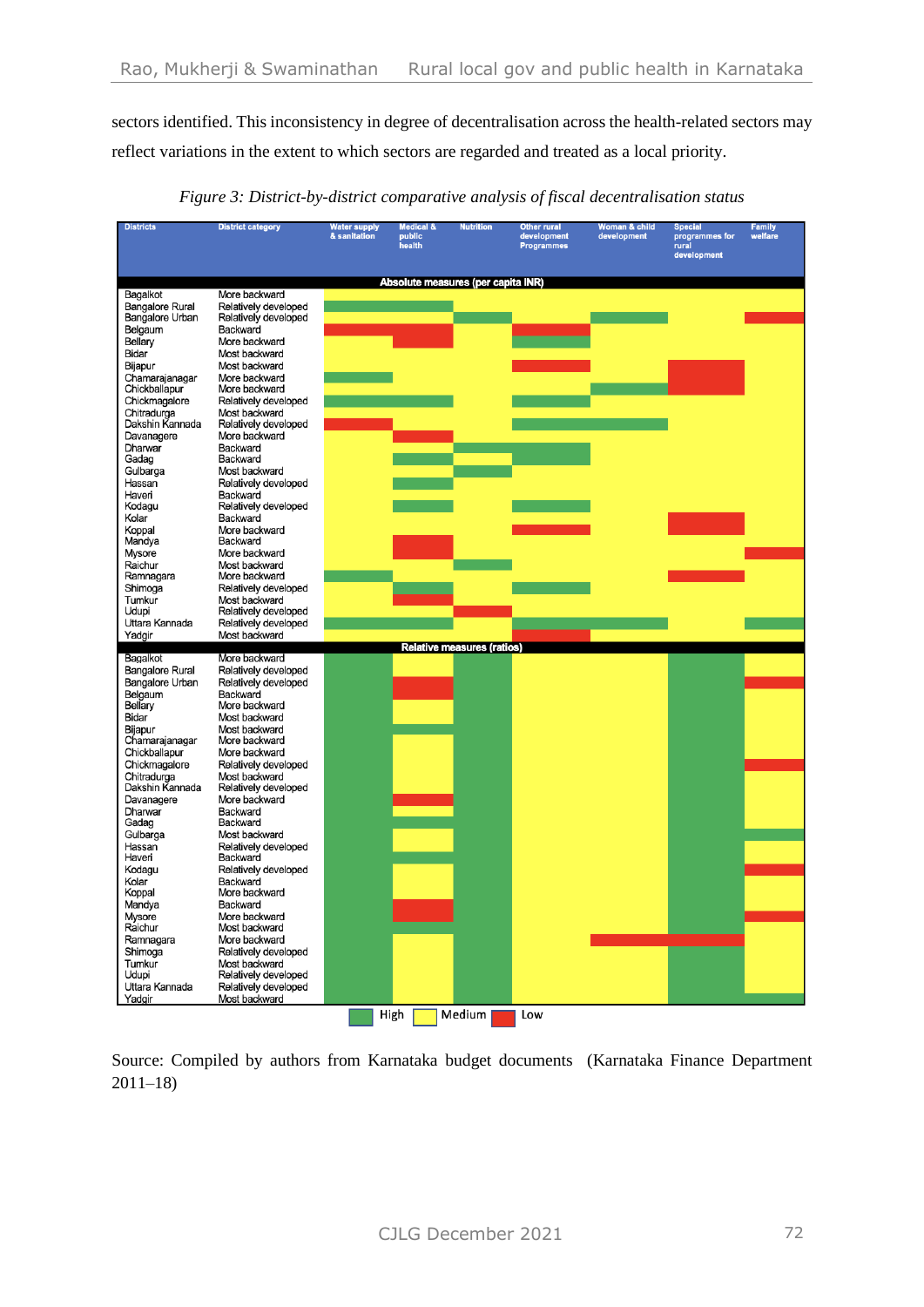## **Further analysis**

As the data above makes clear, a high level of local government discretion over the devolved allocation for a sector does not necessarily translate into greater fiscal decentralisation. All transfers are earmarked for schemes within sectors. In Karnataka, many of the state government's own schemes have descriptions similar to those devolved to the districts, with similar objectives. This bears out the previously identified tendency of state departments to dilute devolution through recentralisation (Raghunandan et al. 2016). Moreover, an examination of Karnataka's state and district budgets reveals that several schemes are allocated funds under both. This allows the state to implement these 'overlapping' schemes concurrently with the local governments by involving line departments and parastatals,<sup>18</sup> which raises serious questions about accountability and incentives. India's Thirteenth Finance Commission report notes that the past two decades have witnessed a significant growth of parallel agencies that trespass on the functional domain entrusted to local bodies and distort their roles (Oommen 2010). Thus, it is essential that in those sectors where we observe apparently high local discretion, a thorough evaluation of the role of local bodies is conducted.

In the case of nutrition, PRIs enjoy the highest level of fiscal decentralisation and do have real responsibility for executing schemes within the sector. By contrast, although the woman and child development sector has witnessed a steep increase in its proportion of LCA over the years, it contains schemes that overlap with those of the state. A closer look at these overlapping schemes shows that the state government holds on to the majority of funds assigned for a given scheme while devolving administrative expenses to local governments. This reduces the local governments to 'pass-through' agencies responsible for salaries and office expenses. Additionally, the districts also have to contend with the constant involvement of state departments, resulting in a complex intersection of departmental administrative mechanisms and panchayat jurisdictions (Raghunandan et al. 2016).

The authors also explored the scope of local governments' role within schemes for sectors that showed a decline in rural fiscal decentralisation (Table 3). For example, the LCA for special programmes for rural development shows a decline to zero across all districts over the years. This is mainly due to the progressive discontinuation of most of the schemes devolved under this sector, except for the National Rural Livelihood Mission – which is managed by the Karnataka State Rural Livelihood Mission Society, and for which the PRIs act merely as implementation bodies with limited autonomy. In the case of water supply, only a meagre proportion (10%) of the state and district allocation is locally controlled, and has declined over the years. Furthermore, the schemes devolved under water supply are implemented by the parastatal organisation Karnataka Rural Water Supply and Sanitation Agency.

<sup>&</sup>lt;sup>18</sup> Parastatals are fully or partially state-owned corporations or government agencies, whereas line departments are government departments at the state level, with mandates related to specific thematic sectors.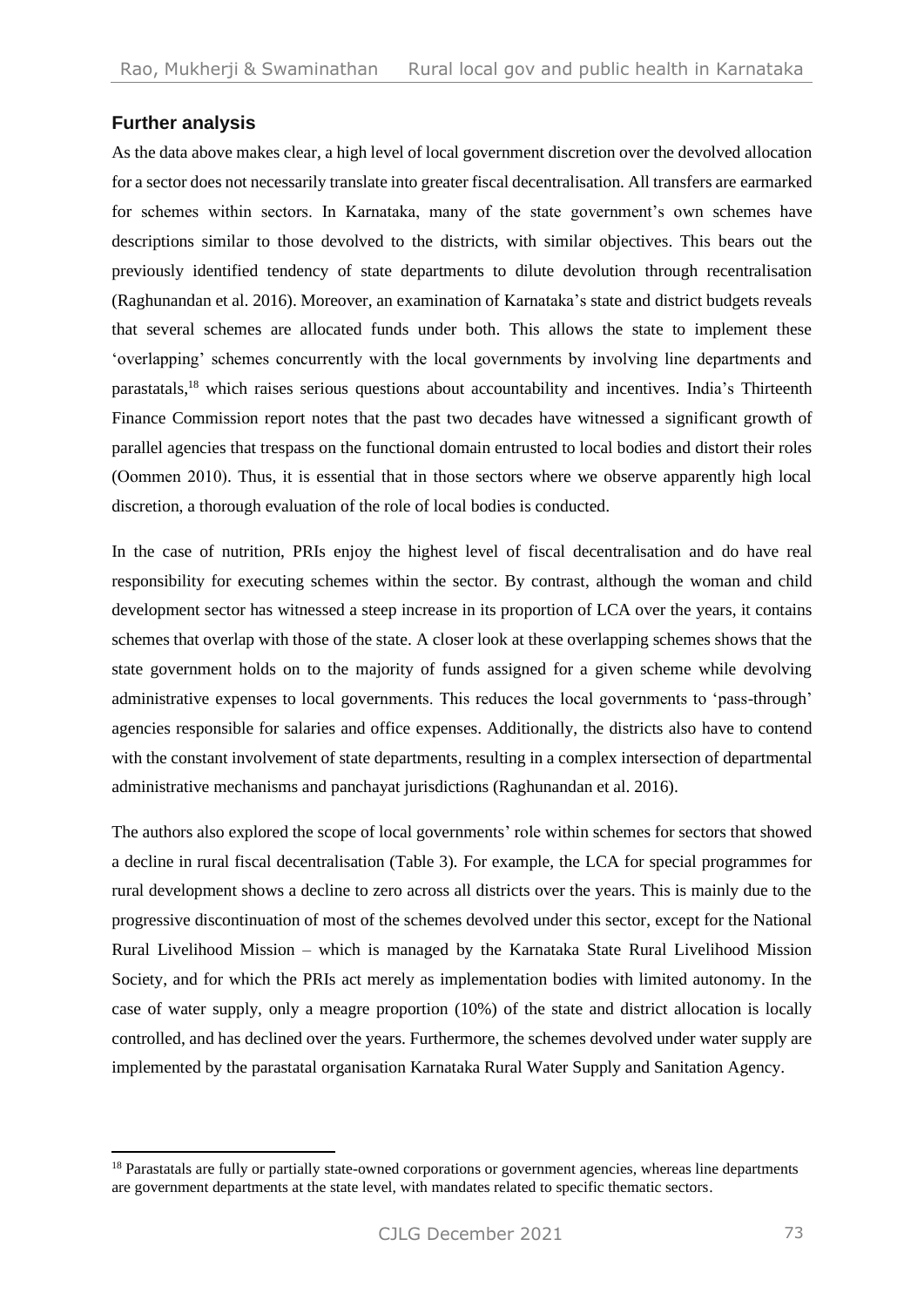The sector most neglected of all when it comes to fiscal decentralisation is medical and public health. Its LCA is a meagre 10.13% of the total devolved funds to the districts, with little improvement over the years. To make matters worse, the state devolves schemes under this sector for developing health infrastructure, a major component of which is salaries for the health personnel at public health facilities. Additionally, major schemes under this sector overlap with state projects, which further aggravates the poor state of fiscal decentralisation. Similarly, for family welfare the proportion of LCA is low and the state department of health and family welfare plays an integral role in executing schemes, further curbing the fiscal autonomy of local governments. Here too, the districts are devolved funds predominantly to cover salary requirements.

A sector that performs moderately well is other rural development programmes, with an average LCA of 67% across all districts. Here, the LCA comprises development and finance commission grants from the state and union governments, which are un-tied in nature and therefore allow PRIs to carry out needs-based utilisation. However, an ongoing problem is that, although absolute estimates of LCA show a rise, LCA as a proportion of total devolved funds has declined steadily in the past decade, indicating a deteriorating fiscal space.

#### **Discussion and conclusion**

In conclusion, the study's findings indicate that Karnataka does not practise rural fiscal decentralisation in a way that delivers greater autonomy for panchayats in public health. There are several reasons for this. First, devolved allocations for health-related sectors entrusted to PRIs remain inadequate. Additionally, in most health-related sectors, a large portion of the allocation that is devolved goes towards funding salaries and wages of seconded state personnel. This is especially apparent in critical sectors like family welfare and medical and public health. All seconded staff remain answerable to the state government, rather than PRIs, which limits the jurisdiction of local government. Thus, fiscal decentralisation in Karnataka is essentially 'de-concentration' rather than true decentralisation (Rao et al. 2011).

Second, the authors' sector-by-sector assessment shows that only the nutrition and woman and child development sectors have experienced an improvement in fiscal decentralisation over the years, and only in the case of nutrition do PRIs genuinely have adequate fiscal space to carry out their responsibilities. Moreover, the practice of tying transfers to specific schemes or making them conditional has denied PRIs the advantages of fiscal decentralisation altogether, as they do not have the opportunity to influence priorities based on local preference. Moreover, the fact that many state and district schemes have similar objectives calls into question PRIs' role in rural development, due to overlapping, duality of control and lack of local autonomy in implementation. This seriously undermines accountability and incentives.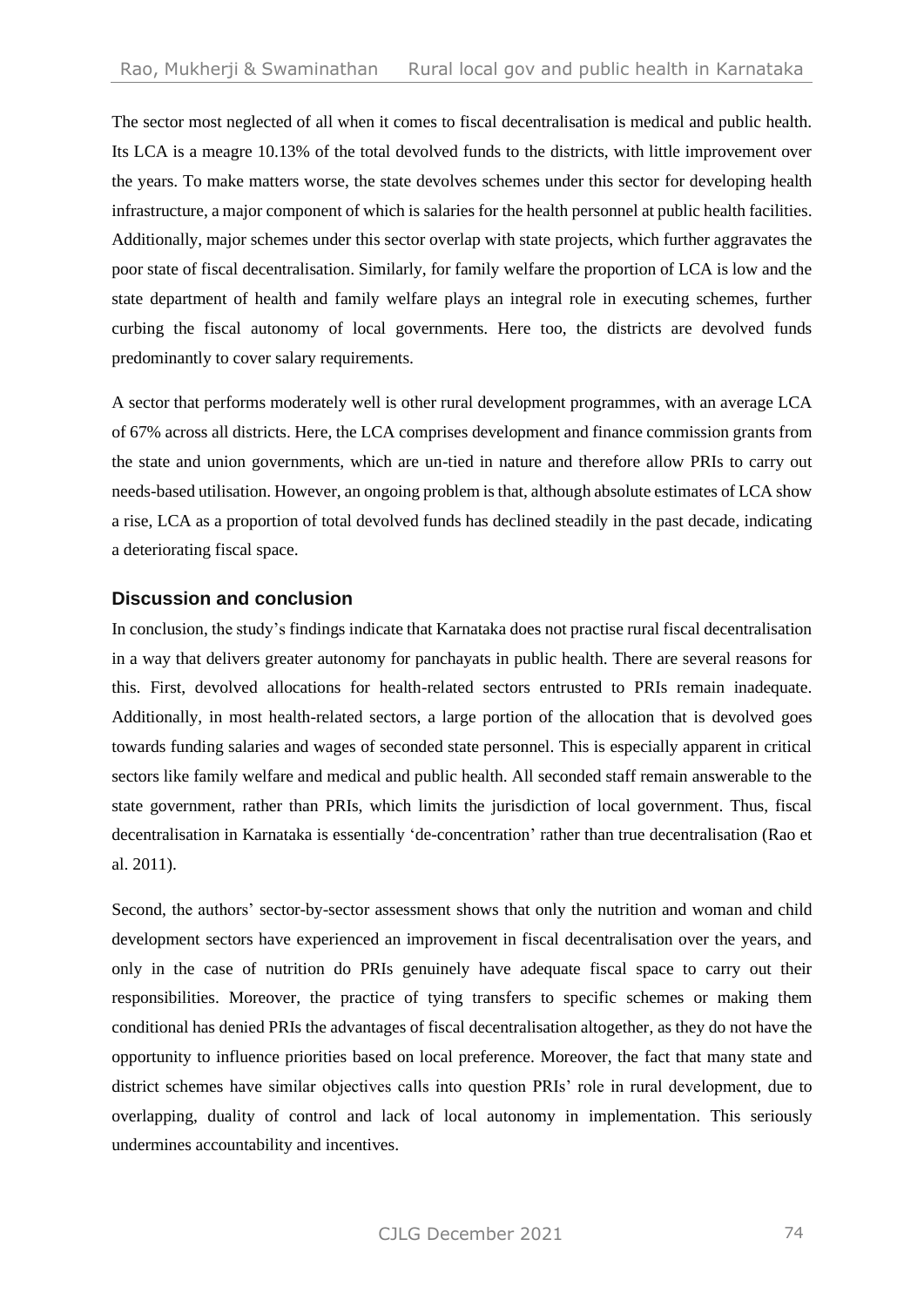Third, the study's analysis reveals that, in most cases, the distribution of LCA is inequitable. It does not in practice favour 'backward' districts over 'relatively developed' ones. This shows that local needs are not attracting funds. It also suggests the presence of other determinants of funding, such as the alignment of the political leadership, the bargaining power of the bureaucratic administration in a given district, and differences in attitudes and efficiency levels (Rao et al. 2004; Bahl et al. 2010). Equally problematic is the fact that, even when LCA is relatively high, PRIs still have limited autonomy in the sense that they cannot change the overall allocation to a given scheme, nor replace one scheme with another. Only statutory and finance commission grants are purely un-tied in nature. To determine the level of 'absolute' autonomy, one would need to analyse in detail all the 'decision space' available to PRIs over a variety of health-sector functions (Seshadri et al. 2016), which is outside the scope of this study.

All the above reasons lead us to conclude that the Karnataka government withholds crucial discretionary powers and resources from its PRIs. Added to this is the poor effort to mobilise own-source revenues by the PRIs, especially the GPs (Babu et al. 2018; Rao et al. 2011). Thus, as far as Karnataka is concerned, the PRIs function as shadows of the state government.

This study's evidence suggests that the state should provide higher support to the more backward districts; however, this must be accompanied by sufficient fiscal space and greater scope for expenditure assignment. Fiscal autonomy at the sub-state level is also diluted by a lack of control over functions and personnel. Research literature in this field suggests that it would be foolhardy to entirely dismiss the role of central government, especially in the case of public goods such as health with high spill-over effects (Akin et al. 2005). Complete discretion would cause local governments to consider only the beneficial effect of the good in their own territories and would lead to under-provision. This in turn would cause inequitable availability and quality of health services at the sub-state level. On the other side of the balance, however, if the union and the state governments constantly interfere with and constrain the functioning of local governments in the delivery of essential goods and services, this is likely to weaken overall fiscal discipline and responsibility (Arends 2020).

While the present analysis shows that fiscal decentralisation is as yet far from a reality, the union government continues to make attempts to revive and strengthen local governments. Recently, for example, India's 15th Finance Commission's interim report identified water and sanitation as national priority areas for PRIs, and allocated INR 303.75 bn for work in these areas. However, given this paper's findings, there must be serious doubt about the capacity of local bodies to implement expanded programmes efficiently. To achieve real improvements in fiscal decentralisation, PRIs must be incentivised, encouraged and supported to fulfil their statutory responsibilities for service delivery through reforms and enhanced capacity at local and district levels.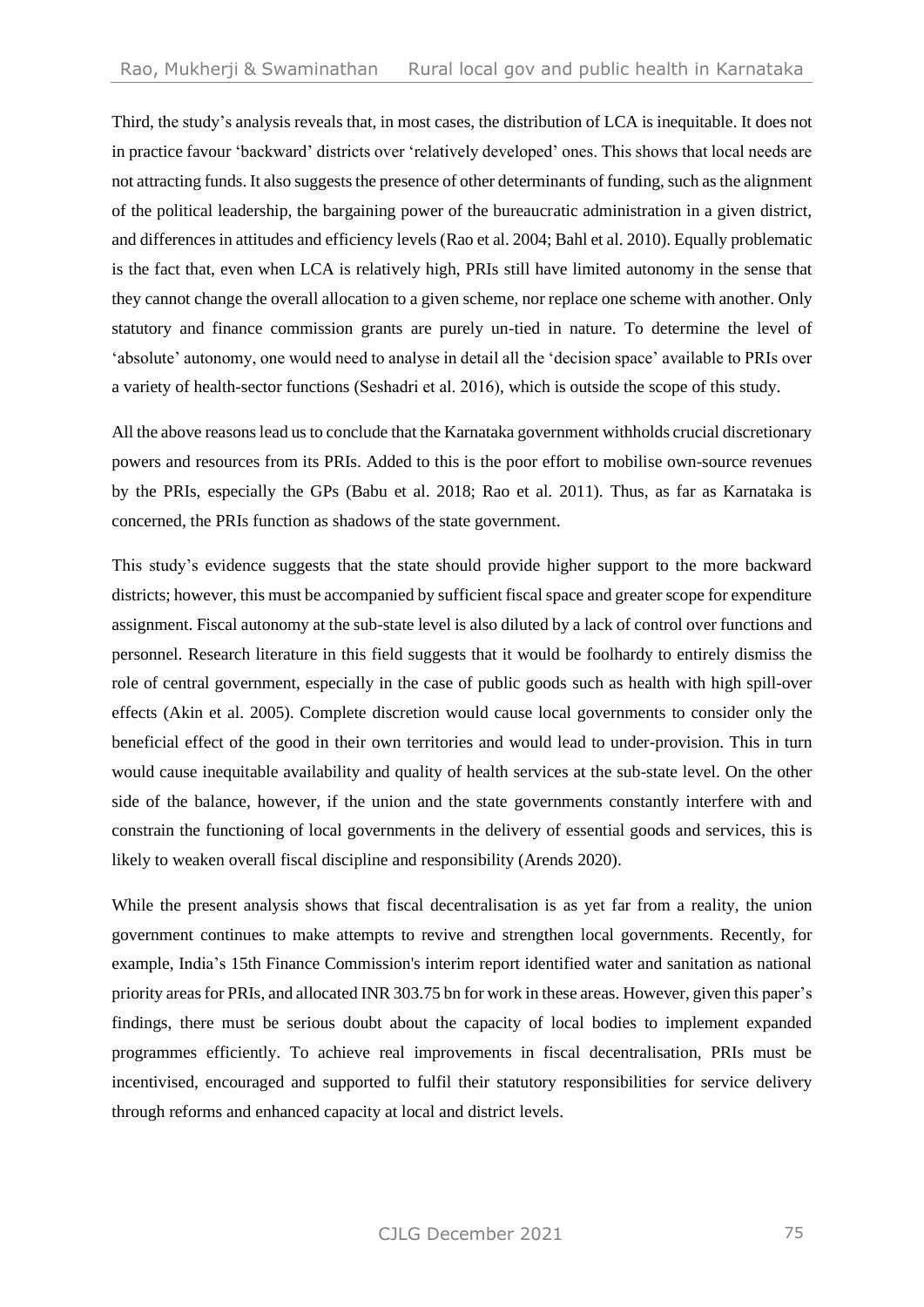## **Acknowledgements**

The authors thank Dr Govind Rao, Dr Manish Gupta and Professor Shamsul Alam for their insightful comments on earlier versions of the paper. The authors would also like to thank CJLG staff and reviewers for their advice and assistance.

## **Declaration of conflicting interest**

The authors declare no potential conflicts of interest with respect to the research, authorship and/or publication of this article.

## **Funding**

Megha Rao was supported by a pre-doctoral fellowship from the PROSPERED project at McGill University, part of a Foundation Grant from the Canadian Institutes for Health Research (CIHR).

## **References**

- Akin, J., Hutchinson, P. and Strumpf, K. (2005) Decentralisation and government provision of public goods: The public health sector in Uganda. *The Journal of Development Studies*, 41 (8), 1417–1443. https://doi.org/10.1080/00220380500187075
- Arends, H. (2017) More with less? Fiscal decentralisation, public health spending and health sector performance. *Swiss Political Science Review*, 23 (2), 144–174. <https://doi.org/10.1111/spsr.12242>
- Arends, H. (2020) The dangers of fiscal decentralization and public service delivery: a review of arguments. *Politische Vierteljahresschrift*, 61, 599–622[. https://doi.org/10.1007/s11615-020-00233-7](https://doi.org/10.1007/s11615-020-00233-7)
- Asfaw, A., Frohberg, K., James, K.S. and Jütting, J. (2007) Fiscal decentralization and infant mortality: empirical evidence from rural India. *The Journal of Developing Areas*, 41 (1), 17–35. https://doi.org/10.1353/jda.2008.0026
- Babu, M.D. (2009) Financial empowerment of local governments in the Indian context: A myth or fact? A macro inquiry. *Asian Studies Review*, 7.
- Babu, M.D., Zahir, F., Khanna, R. and Philip, P.M. (2018) *Two decades of fiscal decentralization reforms in Karnataka: opportunities, issues and challenges.* Working Paper 416. Bangalore: Institute for Social and Economic Change.
- Bahl, R., Sethi, G. and Wallace, S. (2010) Fiscal decentralization to rural local governments in India: A case study of West Bengal State. *Publius: The Journal of Federalism*, 40 (2), 312–331. <https://doi.org/10.1093/publius/pjp047>
- Bahl, R. and Martinez-Vazquez, J. (2013) Sequencing fiscal decentralization. *Annals of Economics and Finance*, 14 (2), 623–70.
- Baskaran, T., Feld, L.P. and Schnellenbach, J. (2016) Fiscal federalism, decentralization, and economic growth: a meta‐analysis. *Economic Inquiry*, 54 (3), 1445–1463. https://doi.org/10.1111/ecin.12331
- Bird R. and Vaillancourt, F. (1998) Financial decentralization and developing countries: concepts, measurement and evaluation. *Economic News* , 74 (3), 343–362.
- Bossert, T. (1998) Analyzing the decentralization of health systems in developing countries decision space, innovation and performance. *Social Science & Medicine*, 47 (10), 1513–1527. [https://doi.org/10.1016/S0277-9536\(98\)00234-2](https://doi.org/10.1016/S0277-9536(98)00234-2)
- De Mello Jr, L.R. (2000) Fiscal decentralization and intergovernmental fiscal relations: a cross-country analysis. *World Development*, 28 (2), 365–380. https://doi.org/10.1016/S0305-750X(99)00123-0

Directorate of Economics and Statistics. (2013) *Projected population of Karnataka 2012–2021*. Bangalore: DES

Government of India, Ministry of Law and Justice. (2016) *Constitution of India*: As on 9th November, 2015. New Delhi: Legislative Department. Available at: [https://legislative.gov.in/sites/default/files/coi-](https://legislative.gov.in/sites/default/files/coi-4March2016.pdf)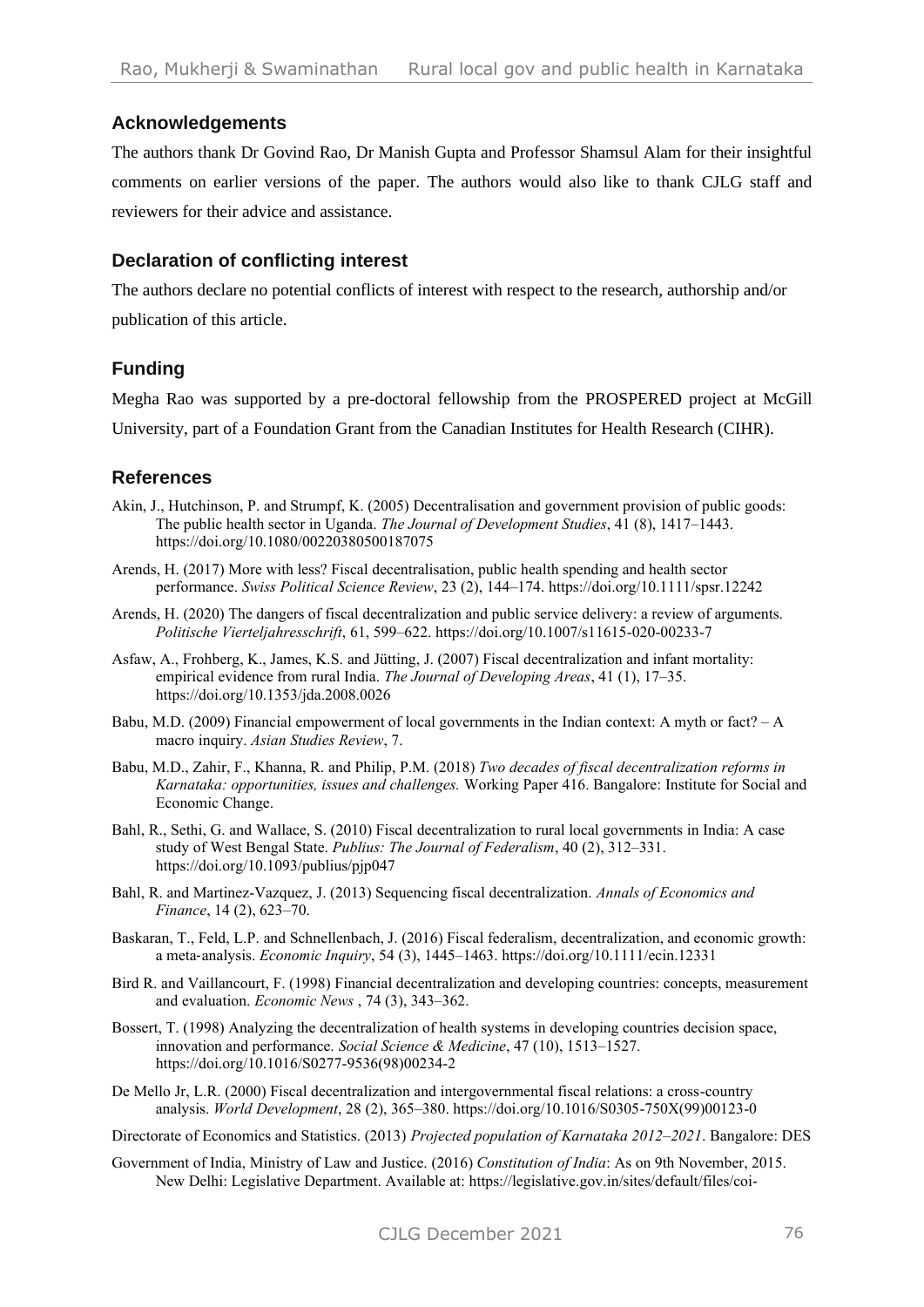[4March2016.pdf](https://legislative.gov.in/sites/default/files/coi-4March2016.pdf)

- Government of Karnataka. (2001) *High Power Committee for Redressal of Regional Imbalances*. Bangalore: Government Press.
- Gupta, H. (2010) Institutions in health and health services. *Accountability Initiative*, 98, 23–25.
- Hankla, C.R. (2009) When is fiscal decentralization good for governance? *Publius: The Journal of Federalism*, 39 (4), 632–650[. https://doi.org/10.1093/publius/pjn034](https://doi.org/10.1093/publius/pjn034)
- Jaffrelot, P.C. and Jumle, P.V. (2020) *Private healthcare in India: boons and banes.* Institut Montaigne. Available at:<https://www.institutmontaigne.org/node/7845>
- Jha, S. (2002) Strengthening local governments: rural fiscal decentralisation in India. *Economic and Political Weekly*, 37 (26), 2611–2623.
- Karnataka Finance Department (2010) *Budget allotment for zilla panchayath (2010-11)*. [online]. Government of Karnataka. Available at: <https://finance.karnataka.gov.in/info-2/2010-11/Budget%20Volumes/en>
- Karnataka Finance Department (2011) *Budget allotment for zilla panchayath (2011-12)*. [online]. Government of Karnataka. Available at:<https://finance.karnataka.gov.in/info-2/2011-12/Budget%20Volumes/en>
- Karnataka Finance Department (2012) *Budget allotment for zilla panchayath (2012-13)*. [online]. Government of Karnataka. Available at:<https://finance.karnataka.gov.in/info-2/2012-13/Budget%20Volumes/en>
- Karnataka Finance Department (2013) *Budget allotment for zilla panchayath (2013-14)*. [online]. Government of Karnataka. Available at: [https://finance.karnataka.gov.in/info-2/2013-](https://finance.karnataka.gov.in/info-2/2013-14%20July/Budget%20Volumes/en) [14%20July/Budget%20Volumes/en](https://finance.karnataka.gov.in/info-2/2013-14%20July/Budget%20Volumes/en)
- Karnataka Finance Department (2014) *Budget allotment for zilla panchayath (2014-15)*. [online]. Government of Karnataka. Available at:<https://finance.karnataka.gov.in/info-2/2014-15/Budget%20Volumes/en>
- Karnataka Finance Department (2015) *Budget allotment for zilla panchayath (2015-16)*. [online]. Government of Karnataka. Available at:<https://finance.karnataka.gov.in/info-2/2015-16/Budget%20Volumes/en>
- Karnataka Finance Department (2016) *Budget allotment for zilla panchayath (2016-17)*. [online]. Government of Karnataka. Available at:<https://finance.karnataka.gov.in/info-2/2016-17/Budget%20Volumes/en>
- Karnataka Finance Department (2017) *Budget allotment for zilla panchayath (2017-18)*. [online]. Government of Karnataka. Available at:<https://finance.karnataka.gov.in/info-2/2017-18/Budget%20Volumes/en>
- Khaleghian, P. and Gupta, M.D. (2005) Public management and the essential public health functions. *World Development*, *33* (7), 1083–1099.<https://doi.org/10.1016/j.worlddev.2005.04.001>
- Kurian, O.C. and Sinha, K.C. (2018) In Karnataka, implementation of health schemes doesn't match policy aspirations. *The Wire,* 10 May*.* Available at: [https://science.thewire.in/health/in-karnataka](https://science.thewire.in/health/in-karnataka-implementation-of-health-schemes-doesnt-match-policy-aspirations/)[implementation-of-health-schemes-doesnt-match-policy-aspirations/](https://science.thewire.in/health/in-karnataka-implementation-of-health-schemes-doesnt-match-policy-aspirations/)
- Martinez-Vazquez, J. and Timofeev, A. (2010) Decentralization measures revisited. *Public Finance and Management*, 10 (1), 13–47.
- Mistry, L. (2021) India's healthcare sector transformation in post COVID-19 era. *Mantra*, 1 February 2021.
- Mitchell, A. and Bossert, T.J. (2010) Decentralisation, governance and health-system performance: 'where you stand depends on where you sit'. *Development Policy Review*, *28* (6), 669–691. <https://doi.org/10.1111/j.1467-7679.2010.00504.x>
- Nanjunda, D.C. (2020) Panchayati raj and rural health care delivery system in Karnataka. *Indian Journal of Public Administration*, *66* (1), 97–109.<https://doi.org/10.1177/0019556120906587>
- National Health Systems Resource Centre. (2018) *National health accounts estimates for India (2015-16)*. New Delhi: Ministry of Health & Family Welfare, Government of India.
- National Sample Survey Office. (2015) *National sample survey 71st round*. New Delhi: Ministry of Statistics and Programme Implementation, Government of India.
- Oates, W.E. (1972) *Fiscal federalism*. New York: Harcourt Brace Jovanovich.
- Oommen, M.A. (2006) Fiscal decentralisation to the sub-state level governments. *Economic and Political Weekly*, 41 (10) 897–903.
- Oommen, M.A. (2010) The 13th Finance Commission and the third tier. *Economic and Political Weekly*, 45